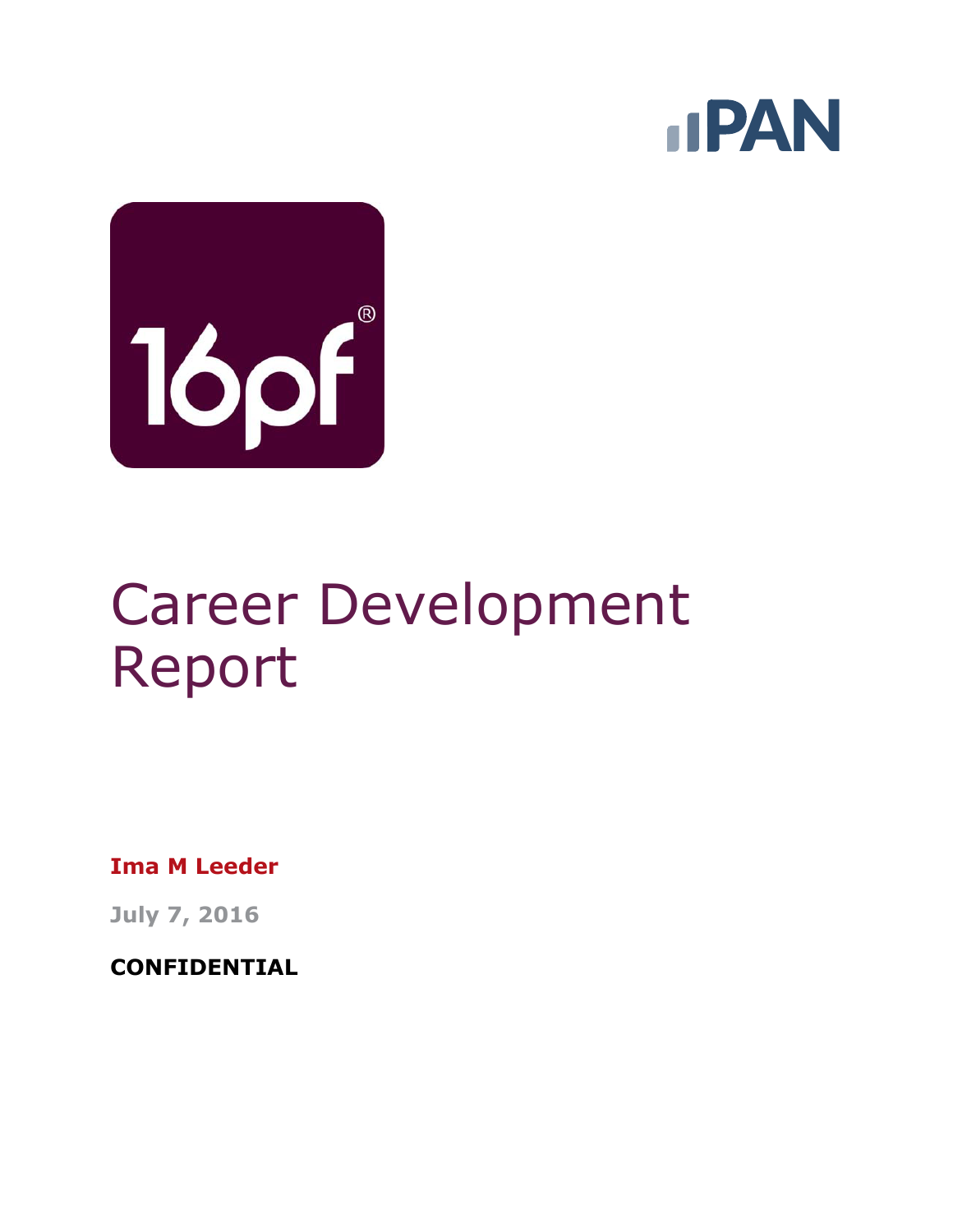## **Introduction**

This report describes Ms. Leeder's typical personal lifestyle patterns. The narrative in her report is based on her scores from the 16PF Fifth Edition Questionnaire and additional predictive research.

The Career Development Report (CDR; formerly known as Personal Career Development Profile, PCDP) is founded on 35 years of research and consulting experience of organizational and management professionals. This experience revealed that people who are effectively directing the course and growth of their careers reflect personal strengths anchored to five important areas of behavior covered in this report:

- Problem-Solving Resources
- Patterns for Coping with Stressful Conditions
- **Interpersonal Interaction Styles**
- Organizational Role and Work-Setting Preferences
- **Career Activity Interests**

The purpose of this report is to help Ms. Leeder broaden her understanding of herself and to plan well for her future. Although successful people possess personal strengths inherent to these behavioral patterns, no lifestyle can be classified as "the best way of doing things." Various styles may aid in one's efforts to be successful, happy, and productive.

A helpful understanding of Ms. Leeder's reported personal strengths should also take into account other significant information about her, such as her work and leisure experiences, education and skills. So, if Ms. Leeder wants to benefit fully from this report, she should discuss her profile with a skilled counselor or trained professional. **Of utmost importance, though, this report should be treated confidentially and responsibly.**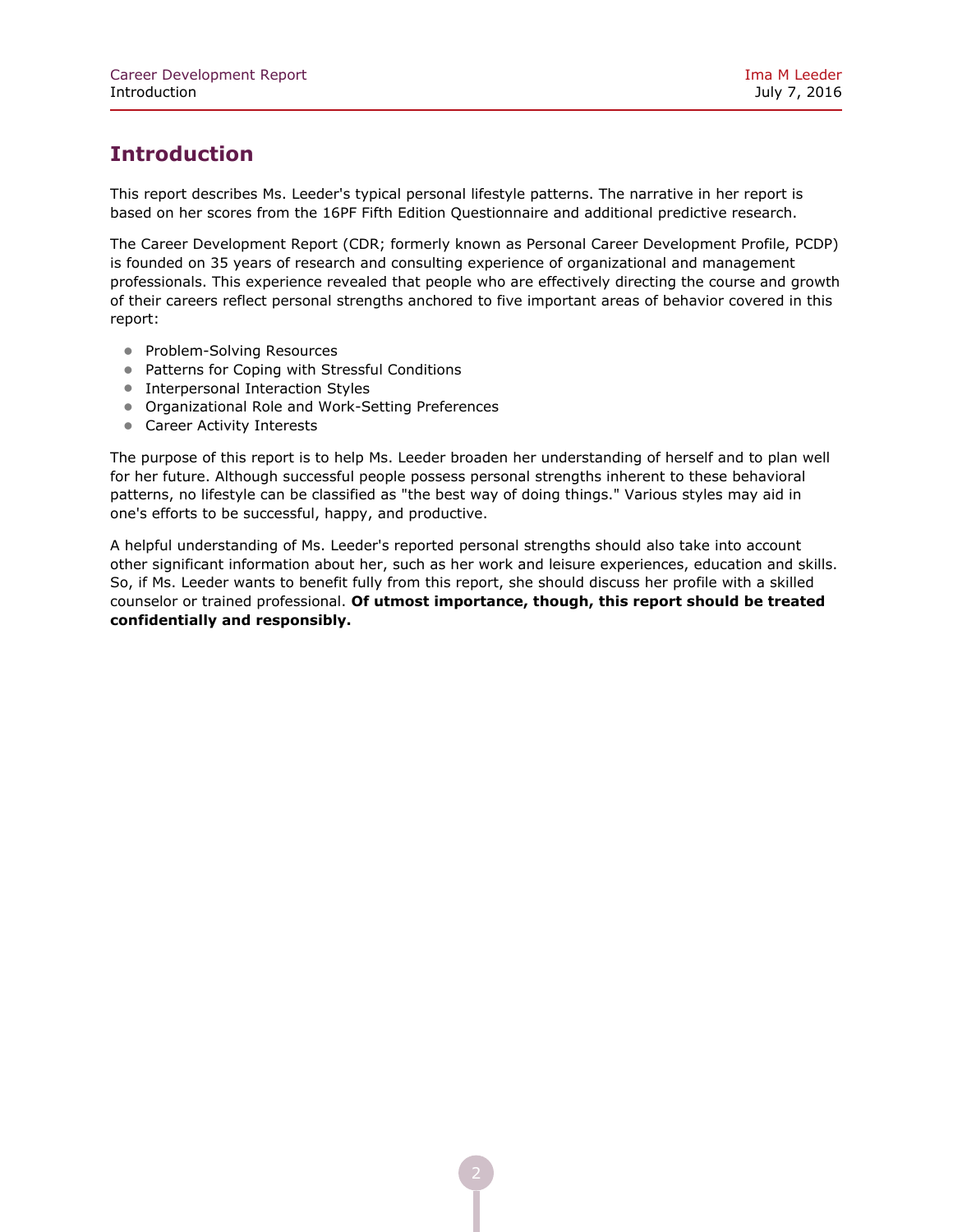## **Problem-Solving Resources**

#### **This section describes Ms. Leeder's unique problem-solving resources: What are her overall strengths for solving most problems? How does she usually approach resolving problems which confront her?**

Ms. Leeder functions quite comfortably with problems and situations that involve abstract reasoning and conceptual thinking. She is very alert mentally. She can see quickly how ideas fit together and is likely to be a fast learner. She seems to be quite curious about the events of the world around her. Being probing intellectually, and having interest in learning from lectures and books, she usually likes to learn about many things. She also strives to seek knowledge for its own sake. Ms. Leeder appears to be quite able to learn well from her experiences. She can usually be counted on to use her experience to advantage in solving most problems.

Ms. Leeder appears to be a person who is apt to be more intuitive than strictly rational in her approach to problems and situations. She is likely, at times, to focus more on the intangible feeling aspects of what she believes to be most important. Being open to rather sensitive perceptions about things, she may also find it somewhat difficult to easily set them aside. She, therefore, may require more time to resolve things than people who are mostly action-oriented and concerned about practicalities may think is necessary. She may, at times, want to avoid taking on difficult problems and situations, since she tends to believe that only partial solutions to them can be expected. She seems to get overly concerned about possible negative outcomes or results. Even though she may tend to focus on the emotional and feeling aspects of problem situations, Ms. Leeder normally tries to take a practical and down-to-earth approach when working through everyday problems. Although Ms. Leeder likes practical ways of dealing with problems, her sensitivities may sometimes cause others to think she is unrealistic and not seeing things as they are.

## **Patterns for Coping with Stressful Conditions**

**The personal patterns Ms. Leeder presently reflects in efforts to cope with stress and pressure in life are described in this section: Depending on the situation, how does she tend to react to emotionally charged events? What is she likely to do when faced with conflict or opposition on the part of others?**

Right now, Ms. Leeder seems to be experiencing more worry and tension than is usually normal. Perhaps this shows that she is having some trouble accomplishing what she expects of herself in her personal life and career. Nonetheless, Ms. Leeder may tend to feel she can't cope with some stressful situations when things appear to keep going wrong for her. When she feels this way she may react in ways that differ from persons who usually adapt to or manage these situations more easily. As a consequence, persons who can cope with such situations may find it hard to understand Ms. Leeder's reactions. Ms. Leeder is likely, too, to show dissatisfaction with events taking place, and she may even find it hard to be constructive or optimistic in her efforts to handle them. These reactions on her part may make it hard for other people to understand, especially if they feel equipped to resolve the problem or situation in their way. Ms. Leeder is prone to worry about things of importance to her, and she sometimes feels less worthy and equal to others than she would like to be. As a result, she may not accept herself enough to be fully herself with others. Ms. Leeder tends to become concerned when she is not accepted by others as she expects to be. She looks for, and usually needs, a lot of support from others close to her. She may sometimes doubt herself unnecessarily. As a consequence, she may not feel she can deal as effectively with some situations as she would like to do. Ms. Leeder is quite restless at present. She seems driven to be active and to keep busy. This is possibly because she has not solved some of her personal problems or has some goals in life that she has been unable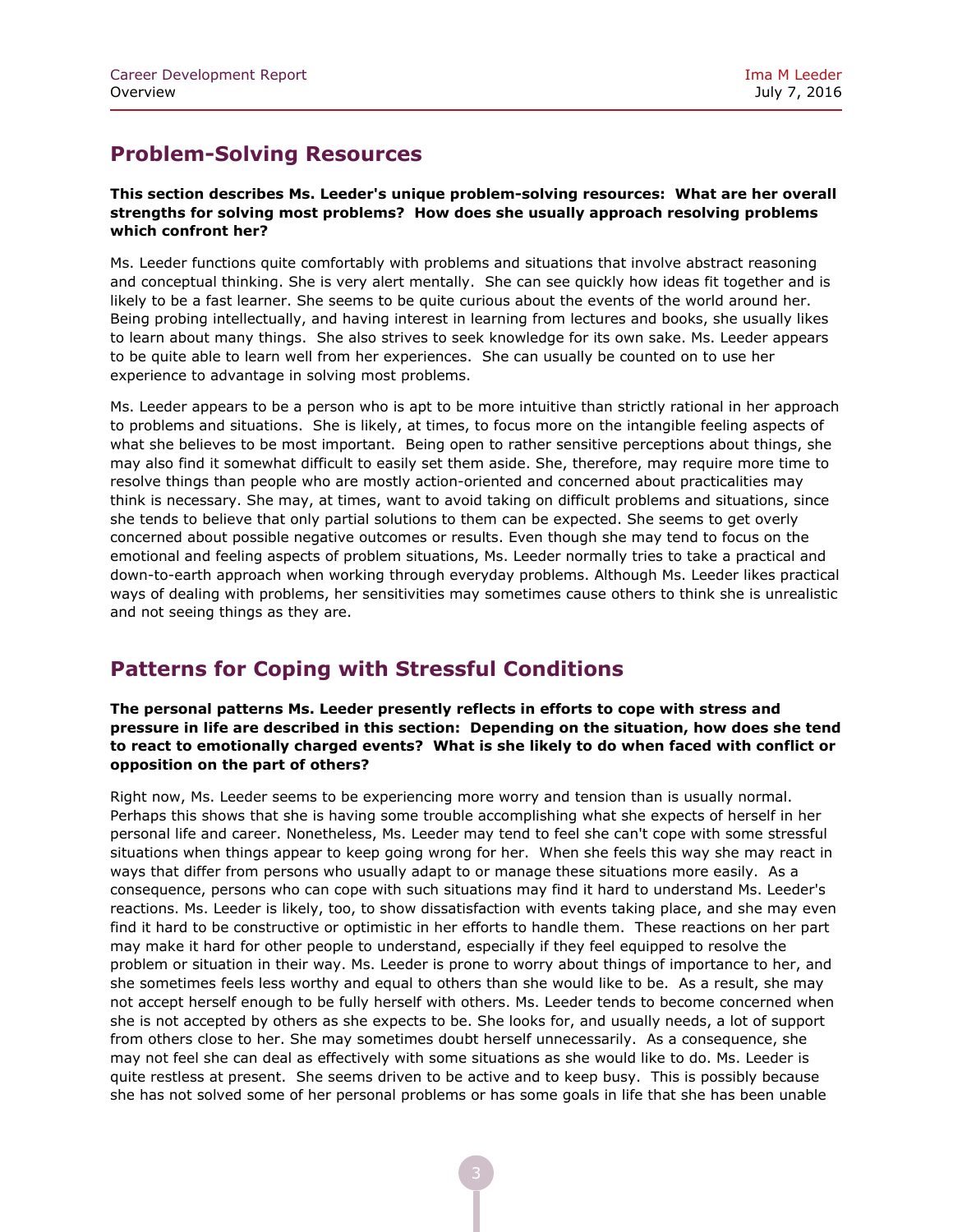to fulfill satisfactorily. Ms. Leeder apparently needs to keep constantly doing things in order to work off her extra, undirected energy. Generally, when Ms. Leeder is faced with conflict and disagreement from others, she likes to look on the bright side and hopes that differences can be resolved. She usually wants to keep harmony between herself and others.

## **Interpersonal Interaction Styles**

#### **This section covers Ms. Leeder's styles for relating and communicating with others: How does Ms. Leeder usually react in dealing with others? What are her major sources of gratification and satisfaction when building relationships with others?**

On the whole, Ms. Leeder tends to give about equal amounts of time and attention to the relationship between herself and others. But, she also tends to value some alone time on occasion. Ms. Leeder is likely to keep her thoughts and feelings about herself so quiet and private that others may find it hard to get to know her. She feels most drawn to people who are flexible in the way they think and act and who are able to change to fit the situation at hand. She is generally shy and is apt to take a back seat in social gatherings. She tends to feel uncomfortable in face-to-face meetings with others, especially at first meetings.

Ms. Leeder tends to make quite a bit of room for the wishes of others, and she may give into the demands of others even when it may not be necessary to do so. Ms. Leeder may be quite personally guarded when relating to some people. For the most part, she tries to be accepting of people since she tends to be trusting and accepting of herself and what she does in life. Ms. Leeder is often so ready to believe in others that her insights about others may become clouded by her feelings about them. She could run the risk, therefore, that some persons may see her as being more accommodating and adaptable than she needs to be. Ms. Leeder tends to get major satisfaction in life from being helpful to other people. She likes to do things for others when things are going well between herself and others. She usually does not expect any rewards for doing so. She does, however, like to think she has been successful in her efforts to contribute to their welfare in some way.

## **Organizational Role and Work-Setting Preferences**

**This section describes Ms. Leeder's unique style for fulfilling leadership/subordinate roles in organizational settings and her work-setting preferences: What leadership style does she call upon when working with others? How do others react to her? In what type of organizational setting and environment does she feel most comfortable and productive?**

Ms. Leeder may prefer a role of leadership and she is likely to accept such a role with a group of friends or co-workers if provided the opportunity. She may not be strongly interested, though, in efforts to push for appointment to such a role. She usually is not very comfortable taking charge of others. She generally prefers to do the job rather than to direct others. If she were to take on a leadership role, she would usually trust others to take responsibility to perform well. She generally strives to comply with what others suggest in order to avoid unnecessary conflicts among those involved. She prefers to give help to others when problems arise and seeks the cooperation, friendship and support of others. She strives to be well-liked and to be seen as a person who avoids making unpopular decisions that could be viewed as possibly alienating others. Ms. Leeder tends to go along with the ideas of associates, sometimes without giving enough thought to her own stand on things.

Ms. Leeder seems quite able to do well in both structured work settings and those that are relaxed and flexible. However, she does prefer some fixed guidelines for what she does. But, at the same time,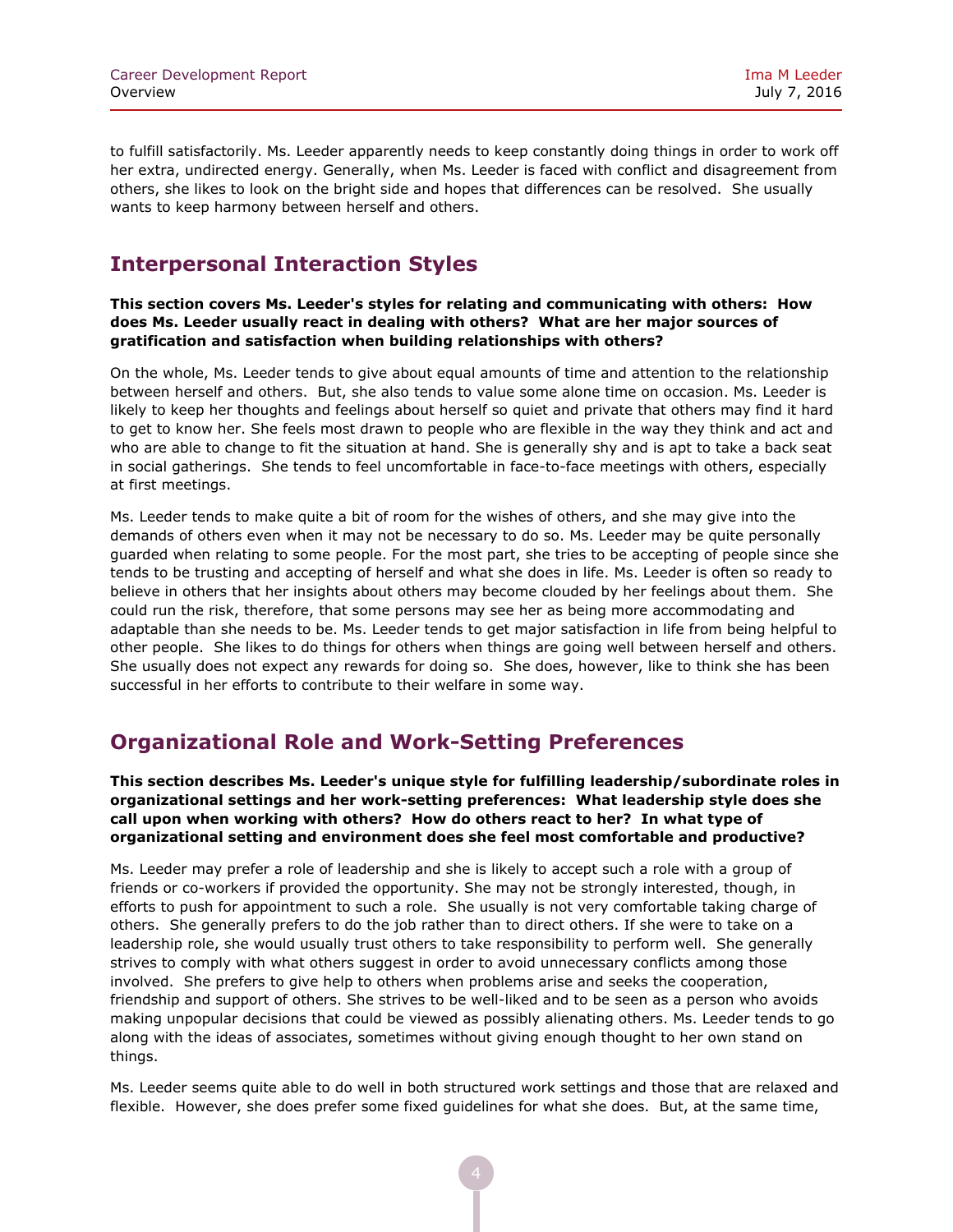she likes work that allows her to have a voice in setting goals and making plans about how things should be done.

## **Career Activity Interests**

**Career activity interests are an important part of Ms. Leeder's personal strengths and her general personality orientation. The purpose of this section is to provide information which may either support her present career choices or assist her to explore, consider, and plan for another career/avocational direction.**

**The career activity interests presented in this section, however, should not be treated as recommended career/avocational choices. Some may not appeal to her. Others may not relate well to her training, experience or expressed interests. Since these interest patterns are derived from one set of test scores and specific predictive research, a careful analysis by her and a trained professional may bring to mind other alternatives that may lead to even more appealing and meaningful life planning.**

## **Career/Avocational Activity Interests**

Ms. Leeder's personal lifestyle patterns suggest she has some similarity to persons who are likely to enjoy activity interests that entail:

- **Creating:** Bringing creative self-expression into art forms, literature or innovative products and services -- activity characteristic of persons who find satisfaction working in the artistic, literary, drama, musical and performing arts fields. They usually value activities that enable them to express their abilities, ideas and talents, especially those which bear the imprint of their efforts.
- **Helping:** Solving problems through discussions with others, and encouraging relationships between people so as to help and develop others to live a full, satisfying life -- activity characteristic of persons who find satisfaction working in the health care, religious, social service, or educational professions. They usually enjoy working in groups, sharing responsibilities, and opportunities whereby they can be helpful, nurturing and caring for others, especially if people require some sort of assistance, training or education.
- **Producing:** Accomplishing tasks of an orderly and systematic nature through the use of machines, materials, objects or tools -- activity characteristic of that performed by people working in the construction, farming, and the manual/skilled trades. They usually prefer situations where they can work with their hands, be outdoors, and see the visible results of their efforts.
- **Analyzing:** Investigating, observing and solving problems of a business, cultural, scientific or social nature that requires the use of ideas, words and symbols to uncover new facts or theories -- activity characteristic of that performed by people who enjoy working in laboratory and research settings, the mathematics field, and the life science, medical science, physical science, and social science professions. They usually find greater satisfaction being involved with the challenge of work that requires conceptual thinking and analysis of quantitative problems than work requiring extensive interaction with people in group projects.

## **Career Field and Occupational Interests**

**The career fields and occupations presented in this section are those found to be related to Ms. Leeder's broad activity interests. Again, these interest patterns are derived from test scores and predictive research. Consequently, they should not be treated as recommended career choices. Some may not appeal to her. Others may not relate well to her training, experience or expressed interests. Counseling with a trained professional, therefore, may bring to light even more choices for consideration and meaningful life planning.**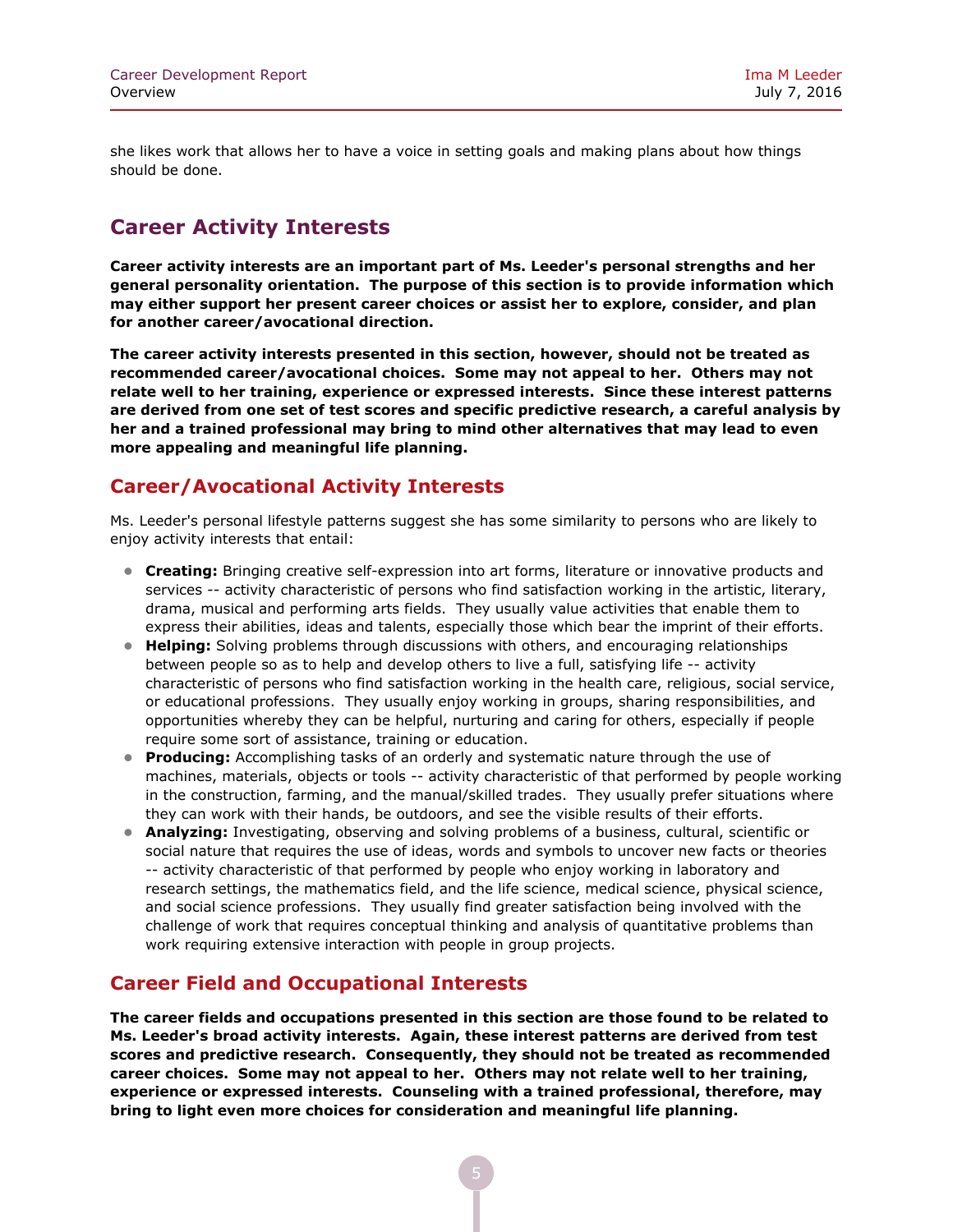Ms. Leeder's personal lifestyle patterns are similar to persons who express interest in the following career field:

Writing

However, Ms. Leeder's personal lifestyle patterns also suggest she has similarity to persons who express interest for the following career fields related to her unique activity interests:

- Art
- Performing Arts
- Music/Dramatics

Occupations directly related to Ms. Leeder's unique activity interests are:

- Religious Leader
- Teacher, K-12
- Psychologist
- Liberal Arts Professor
- Veterinarian
- Librarian
- **Translator/Interpreter**
- Writer/Editor
- **Geologist**
- Physician
- **•** Foreign Language Teacher
- Technical Writer
- **Interior Decorator**
- Musician
- Social Worker

In addition, Ms. Leeder's personal lifestyle patterns suggest she is also similar to persons who express interest for the following occupation(s):

• Ski Instructor

In summary, the career field and occupational information presented above is based on an analysis of Ms. Leeder's general personality patterns. **So, the career information provided is not meant to be exhaustive, nor is it meant to suggest career choices for which she may or may not have proven abilities, skills, expressed interests, or experience and training.** Within the broad world of work, there are many, many more career fields and occupations which could be identified and considered by her. Rather, the career information provided herein is limited by the research basic to this report.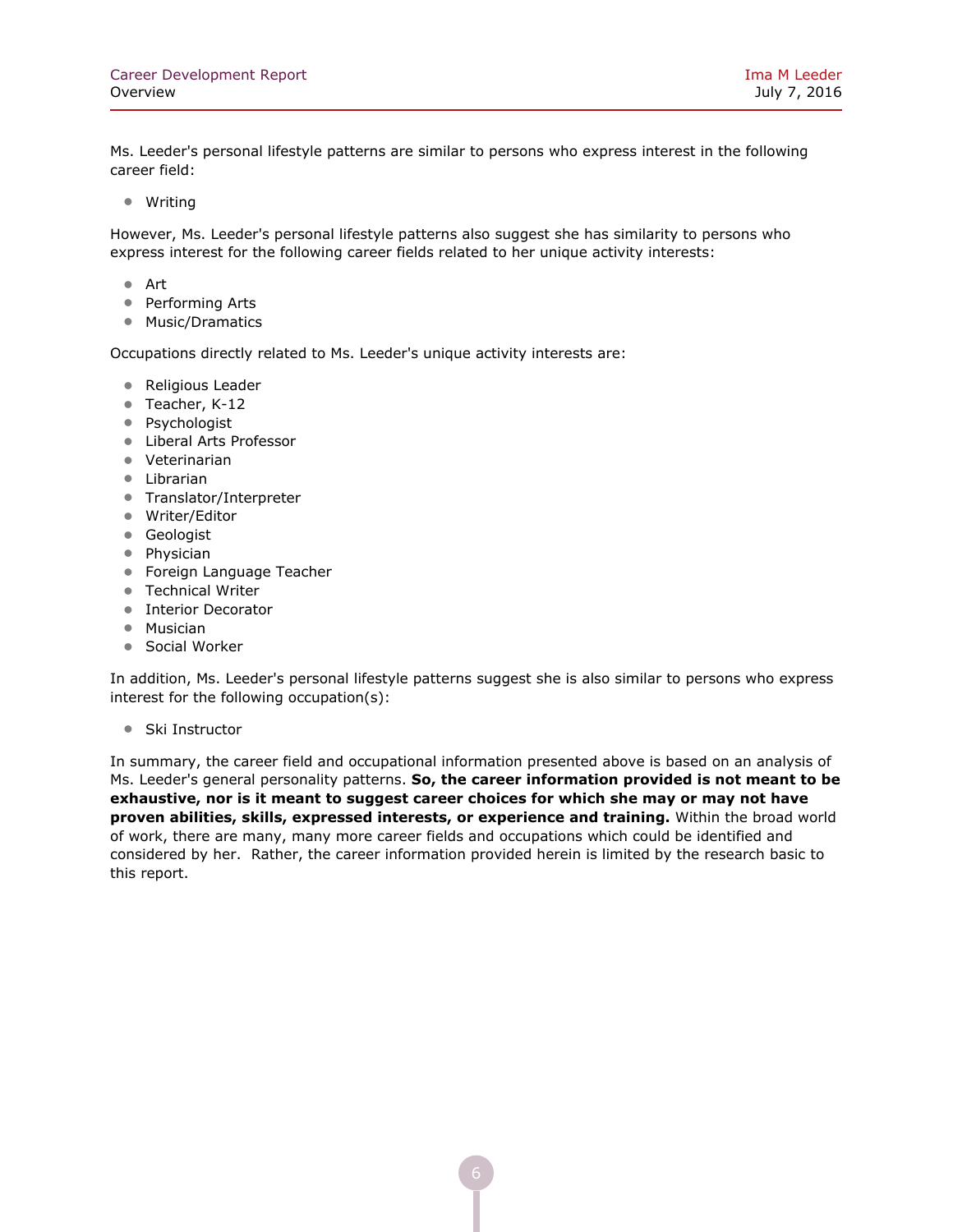## **Personal Career Lifestyle Effectiveness Considerations**

**The final section of Ms. Leeder's report covers a summary of her broad personal patterns: What are the characteristics of Ms. Leeder's basic lifestyle patterns? To which of her behavioral patterns could she give most attention in efforts to achieve greater interpersonal and work-related performance effectiveness?**

Ms. Leeder's lifestyle tends to be one of adaptability coupled with a readiness to accept many of the demands and circumstances of the personal and work-related situations in which she finds herself. She also seems to be quite accommodating most of the time and may find it difficult to easily cope with situations that call for her to be assertive and demanding. Ms. Leeder shows about equal preference for personal and work-related activities that involve interaction with people and those that require her to work alone. She may tend to be more sensitive to the wishes of others than pragmatic in efforts to get things accomplished. She probably experiences most satisfaction, therefore, in settings that involve duties and responsibilities other than those of management within an economically competitive organization.

Ms. Leeder would most likely function with greater personal effectiveness, both on-the-job and in other personal-career situations, if she would try to be aware of and work consciously to guard against the impact of:

- being so personally guarded about sharing her ideas and feelings with others when what she feels and thinks could be helpful in developing close relationships with others;
- her tendency to sometimes overlook the need to give enough thought to herself or to take enough time for quiet, deep thinking about things that are important to her;
- her feelings of discomfort when pressed to make important decisions, instead of making enough effort to free herself from the concerns and reservations she experiences in such instances;
- taking on assignments and tasks that may be too emotionally and physically demanding of her;
- **•** becoming discouraged when faced with opposition from people with different ideas or ways of doing things, rather than looking at the more positive side of situations;
- looking for support from others so much that she may not try hard enough to do what is really important for her own good;
- the possibility that others may take advantage of her because of a tendency to be too accommodating in her relationships with others;
- holding her concerns and feelings within herself rather than exploring ways to let others know how she really feels;
- trying to keep people happy at the expense of not facing up to the facts or issues involved in her exchanges with others;
- seeking too much advice from others when she could work with more energy to become more self-reliant;
- feeling overly sensitive inwardly when others may appear to reject what she says or does in some situations;
- holding her personal concerns within herself and saying very little to others;
- pressing so hard in work-related and other personal situations that opportunities to relax are given less than needed attention;

and in addition,

 taking on activities or assignments that involve ordinary, routine tasks without much creative thought or tasks that may not fully challenge Ms. Leeder's intelligence or curiosity.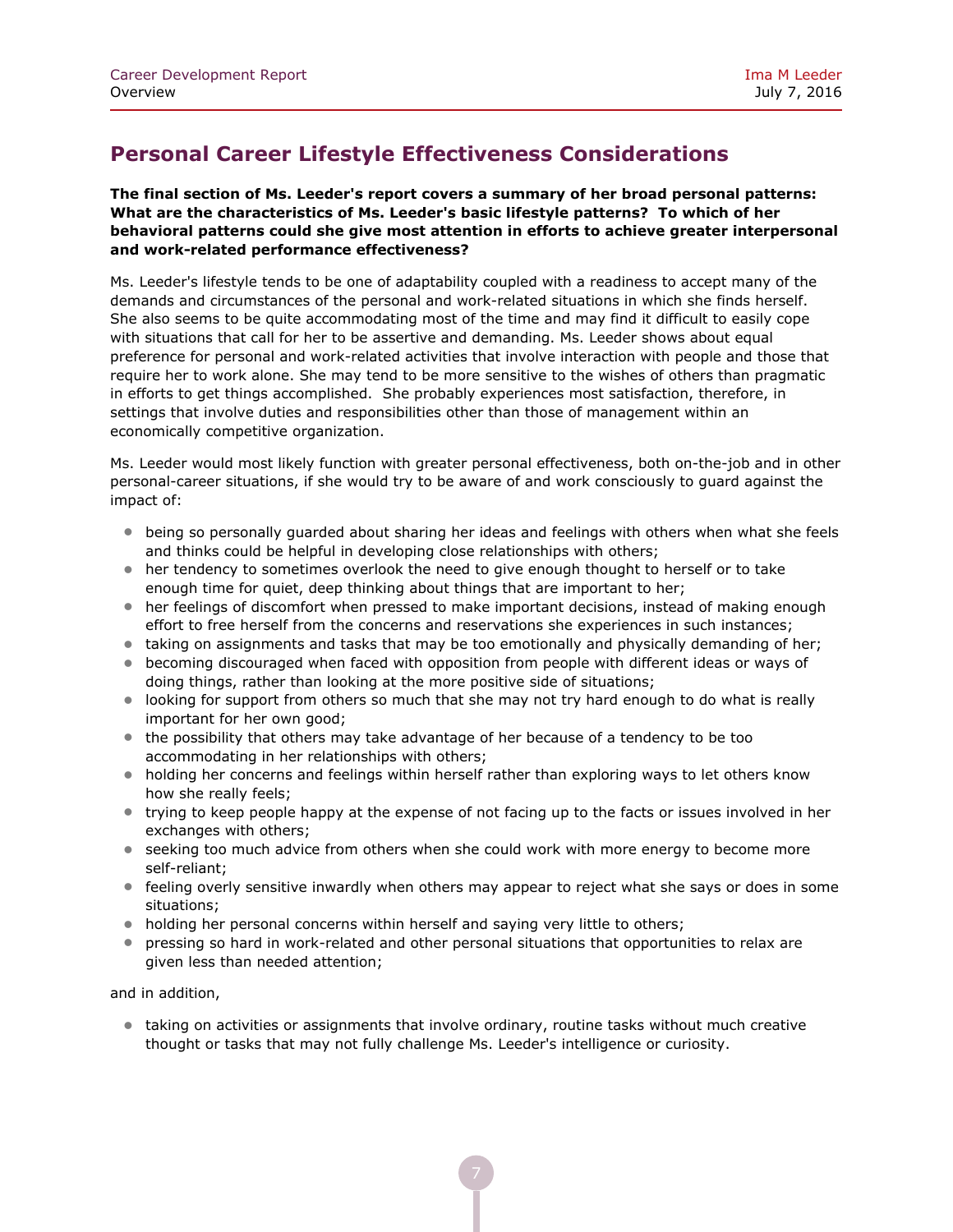## **Your Career Development Report Self-Review and Planning Exercises**

## **How to Use What You've Read in Your Career Development Report**

The **Career Development Report (CDR)** which you've just read is designed to help you to understand how your unique personal strengths and predicted career interests relate to your present career or assignment--or to those on which you are about to embark. Your CDR should help you identify areas for further career exploration and improved personal effectiveness in whatever you are currently doing or choose to do in the future.

Most people seek information about themselves to check-out what they already know about themselves and their performance and career goals in life. However, some want specific directions about how to plan their future. Still others want assurances that they're making the right decisions. But no test or report can realistically provide definitive advice or guaranteed answers about what to do with your life.

What the CDR can provide you with are insights about your unique personal strengths and predicted career interests patterns. It can give you a practical reality-check about what you believe and the chance to integrate this information with what you value most about your lifestyle.

Your goal in using your report should be to learn as much as you can about yourself. If you need help, feel free to have your counselor or consultant help you clarify what your report says about you. The review and planning steps below should help you to increase your self-knowledge and make plans for reaching your potential.

- **First,** read over your report several times. Review what it says about you and **underline the statements you believe describe you best.**
- **Next, circle the statements that surprise or concern you or that indicate areas where you could improve your effectiveness.** Think about these qualities and check them out with people who know you well to see if these statements may be true of you. Plan what you can do to avoid or guard against the behaviors that may lower your sense of personal worth or performance effectiveness.
- **Last, complete the exercises that follow.** They are designed to help you focus on your own picture of your personal strengths and career interests. This picture should help you, Ms. Leeder, to make plans for accomplishing what is most important to you.

## **Your Self-Review and Planning Exercises**

By using your CDR to complete your Self-Review and Planning exercises, you can get a better sense of the person you are. The questions in each exercise should help you to build your understanding of:

- What you do well in your work or in your personal life
- What you need to do to increase your personal effectiveness
- Which career, work, and personal life goals are most important to you
- What you can do to accomplish your goals in life

Your CDR covers your personal strengths and predicted career interests, and your Self-Review exercises will help you to select the most meaningful patterns covered in these sections of your report:

- Problem-Solving Resources
- Patterns for Coping with Stressful Conditions
- Interpersonal Interaction Styles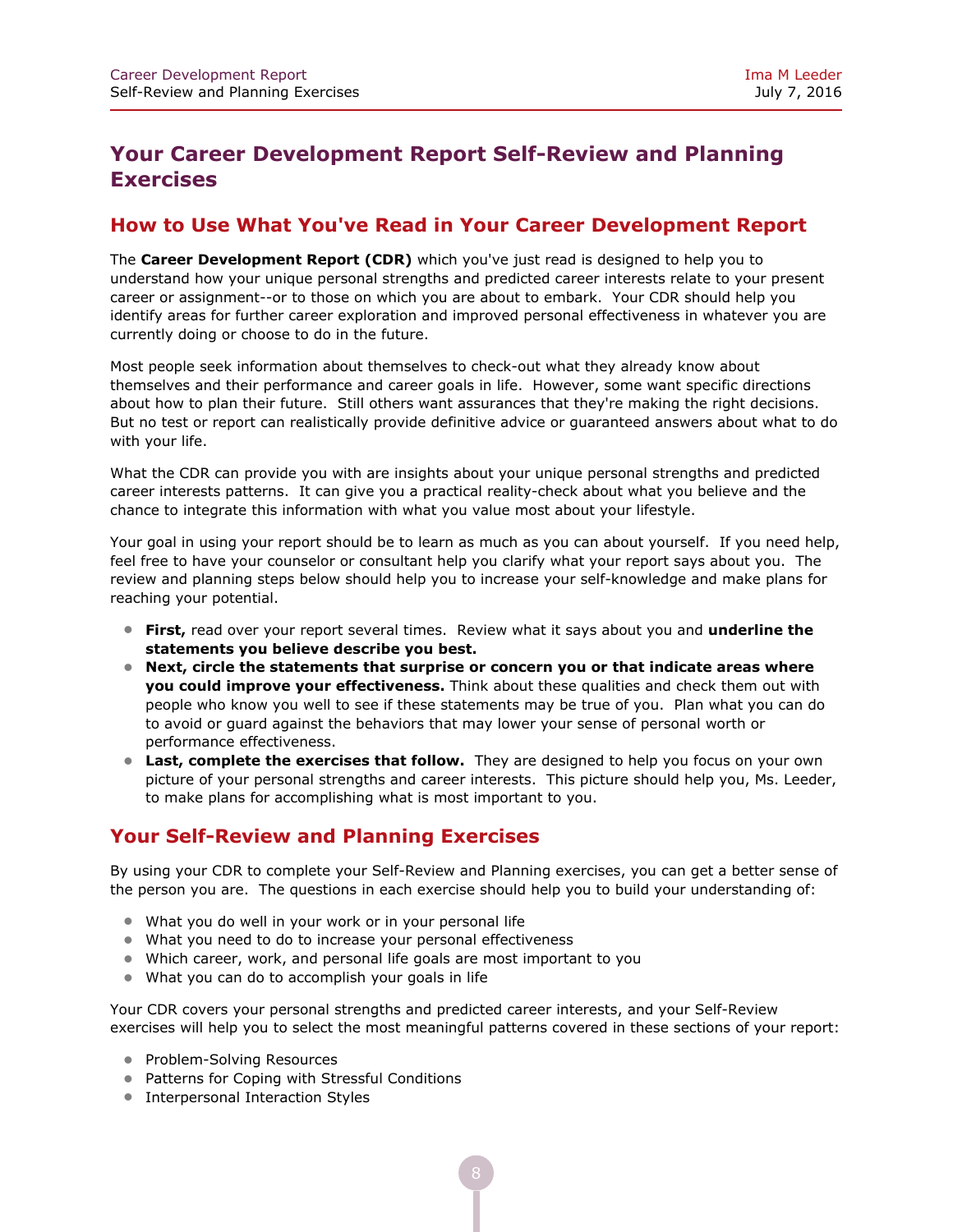- Organizational Role and Work-Setting Preferences
- **Career Activity Interests**

However, Ms. Leeder, the success and the satisfaction you achieve in your life depend on many variables. Although your CDR covers your personal patterns and predicted career/avocational interests, it does not cover assets related to your education, training, work experience, and skills. You will need to review these assets yourself, and learn what education, training and skills you need to acquire to achieve what you desire most in life. The Self-Review and Planning exercises which follow will also help you to assess your assets not covered in your CDR.

After you've completed these exercises, you'll also need to learn about the current job market and what opportunities may be available to you now and in the future.

Reaching your goals for a fulfilling life will require time and effort. But, you will find that the rewards generally far exceed your investment.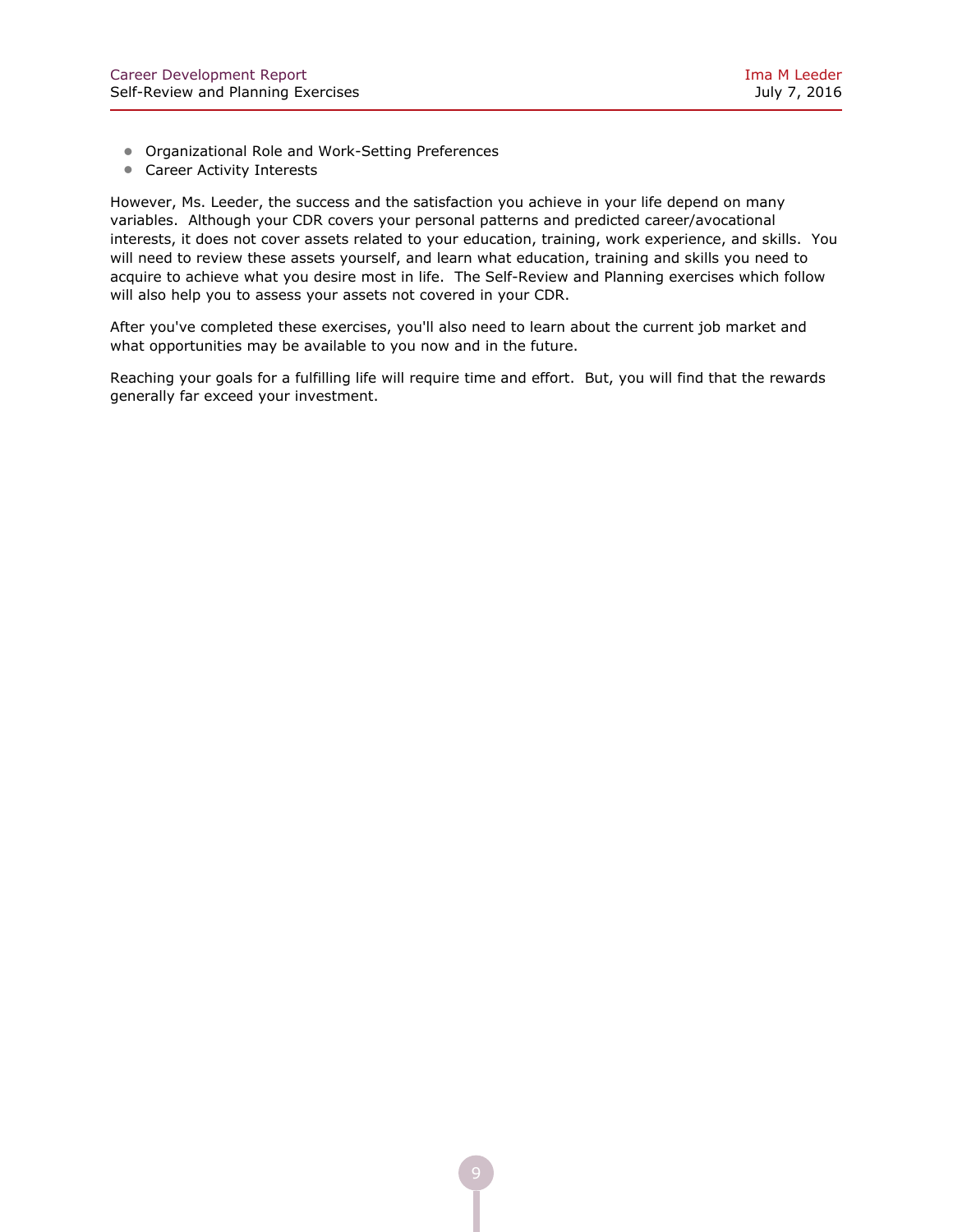## **My Personal Strengths**

Look over the statements you underlined in your report. Then, in your own words, Ms. Leeder, briefly answer the questions that follow (Use extra paper as needed).

A. My Problem-Solving Resources:

According to the **Problem-Solving Resources** section of your report, what are your most meaningful patterns for solving problems?

B. My Patterns for Coping with Stressful Conditions:

According to the **Patterns for Coping with Stressful Conditions** section of your report, what are your most meaningful patterns for coping with the pressures and stresses of life and work?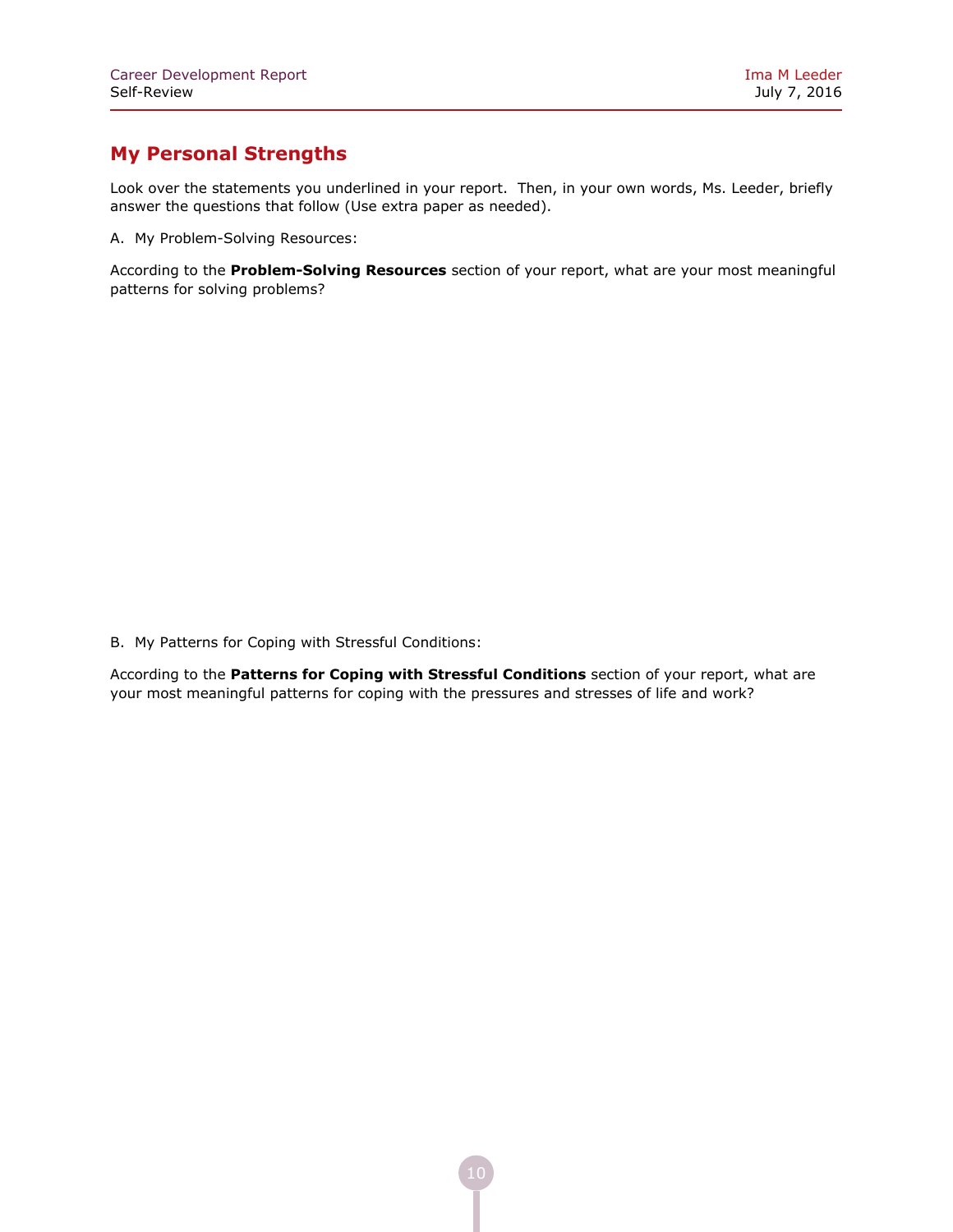## **My Personal Strengths (continued)**

C. My Interpersonal Interaction Styles:

According to the **Interpersonal Interaction Styles** section of your report, what are your most meaningful patterns for getting along and communicating with others?

D. My Organizational Role and Work-Setting Preferences:

According to the **Organizational Role and Work-Setting Preferences** and **Effectiveness Considerations** sections of your report, what are your most meaningful patterns as either a leader or as a person who may not prefer to be a leader? What kind of setting would you like to be a part of or work in?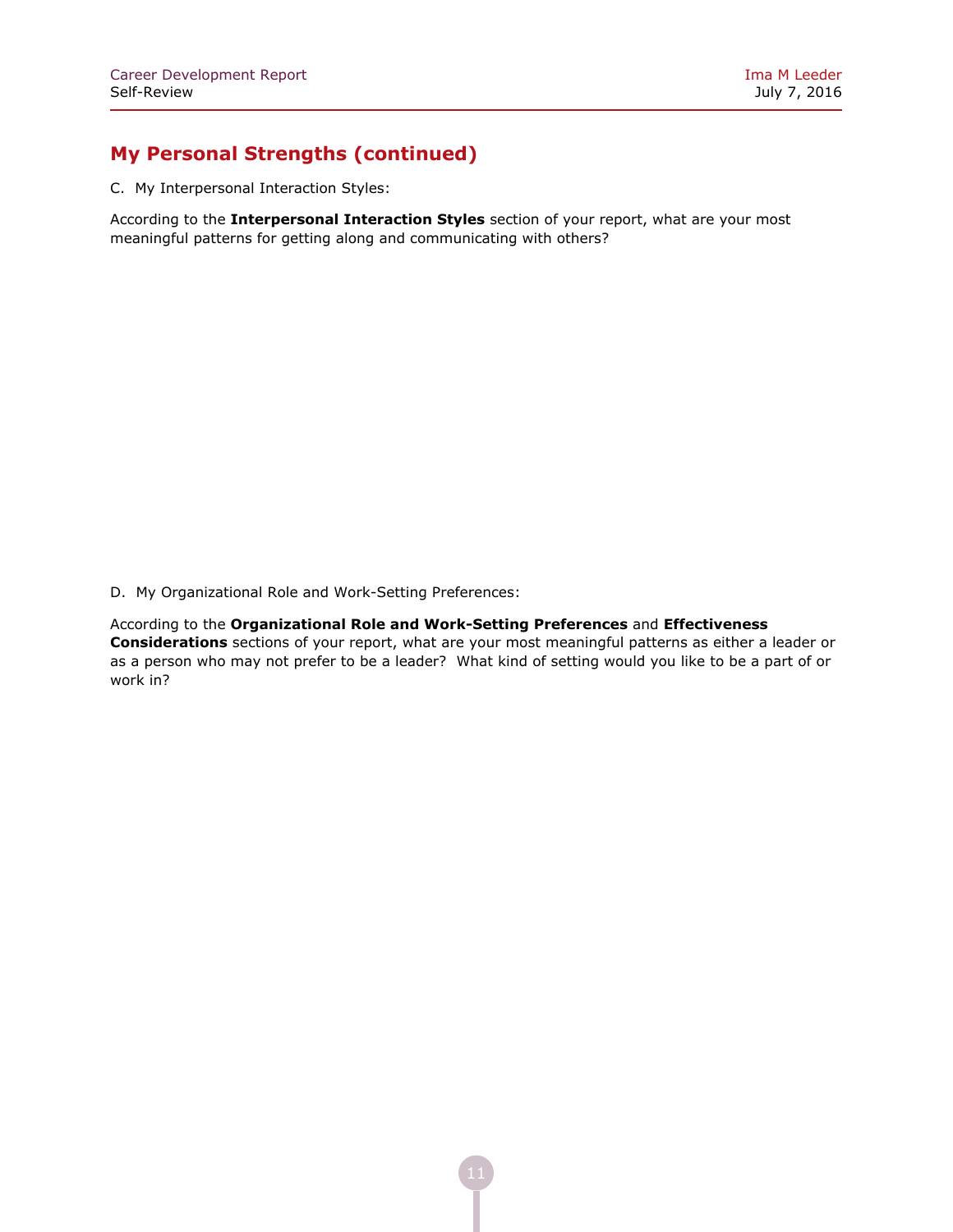## **My Work-Related and Career/Avocational Activity Interests:**

Ms. Leeder, you may already know the kind of work and career you most enjoy or the kind of work you wish to aim for. But to check how well these choices fit you, it may be helpful to answer the following questions after reading your CDR (Use as many pages as you need).

A. My Personal Career Activity Interests

What career fields or occupations mentioned in the **Career Field and Occupational Interests** section of your report have you already thought about, explored, or worked at? Which of these career fields and occupations are most similar to your present work or to the leisure-time activities that you most enjoy?

What are the new career fields or occupations, suggested in your CDR, that you would like to explore?

#### B. Work-Related Experience, Education, or Training

In looking back over your life, what work-related and leisure-time activities or achievements have given you your greatest sense of personal accomplishment or satisfaction?

In what respects does your work experience, education, or training relate to or support the career activity interests, career field and occupational interests mentioned in the **Career Activity Interests** section of your report?

In what respects does your present work experience, education, or training relate to or support the activities, experience, and skills required of people who do well in the kind of work you'd like to do?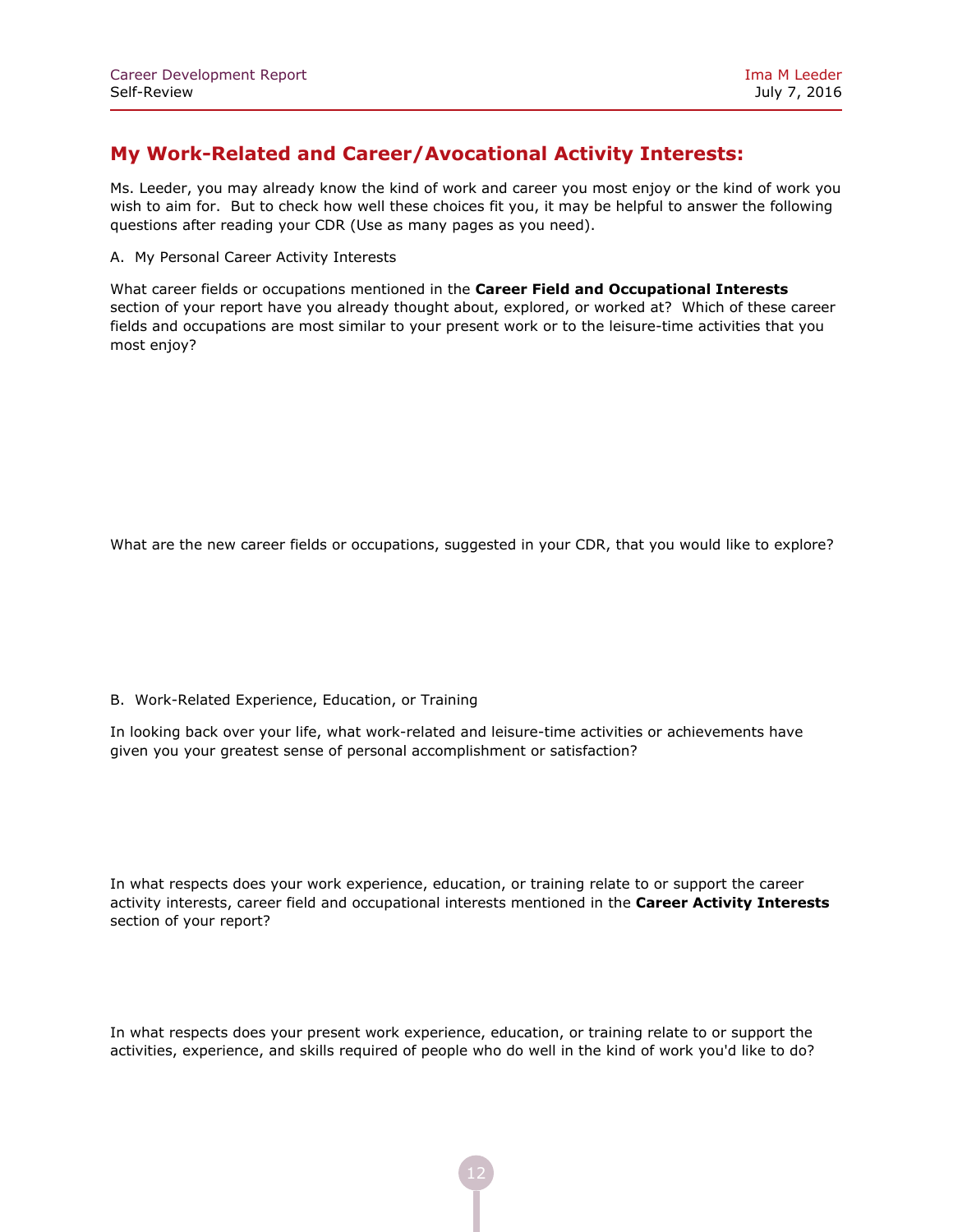## **My Conclusions and Action Plans for Personal Career Progress**

Now that you've reviewed your strengths and interests, and assessed your work experience, education or training, let's take the next step. Write down your conclusions about yourself, and then make practical plans for reaching all of your personal, work-related and career goals. (You will need additional paper for this exercise)

A. Work-Related, Educational and Career Goals:

What work experience, education, or training do you need to get in order to prepare well for your next job or the next stage of your personal career life?

What do you need to do to perform with greatest effectiveness on your current assignment or job?

What specific job or career do you want to aim for in the future or learn more about? What are your career path goals?

B. Needs for Improved Personal Effectiveness:

According to the **Effectiveness Considerations** section of your report, what are the most meaningful things you need to do to improve your overall effectiveness in life? Why are these important to you?

#### C. Action Plans for Goal Attainment:

What specific actions do you need to take to assist yourself in reaching your educational, training or career progress goals? What do you need to **start doing** to ensure that you attain the success you desire? (List specific steps and activities.)

Also, what can you **stop doing** that currently may work against achieving the success you want?

What time schedule or deadlines do you need to set to make sure you reach your goals?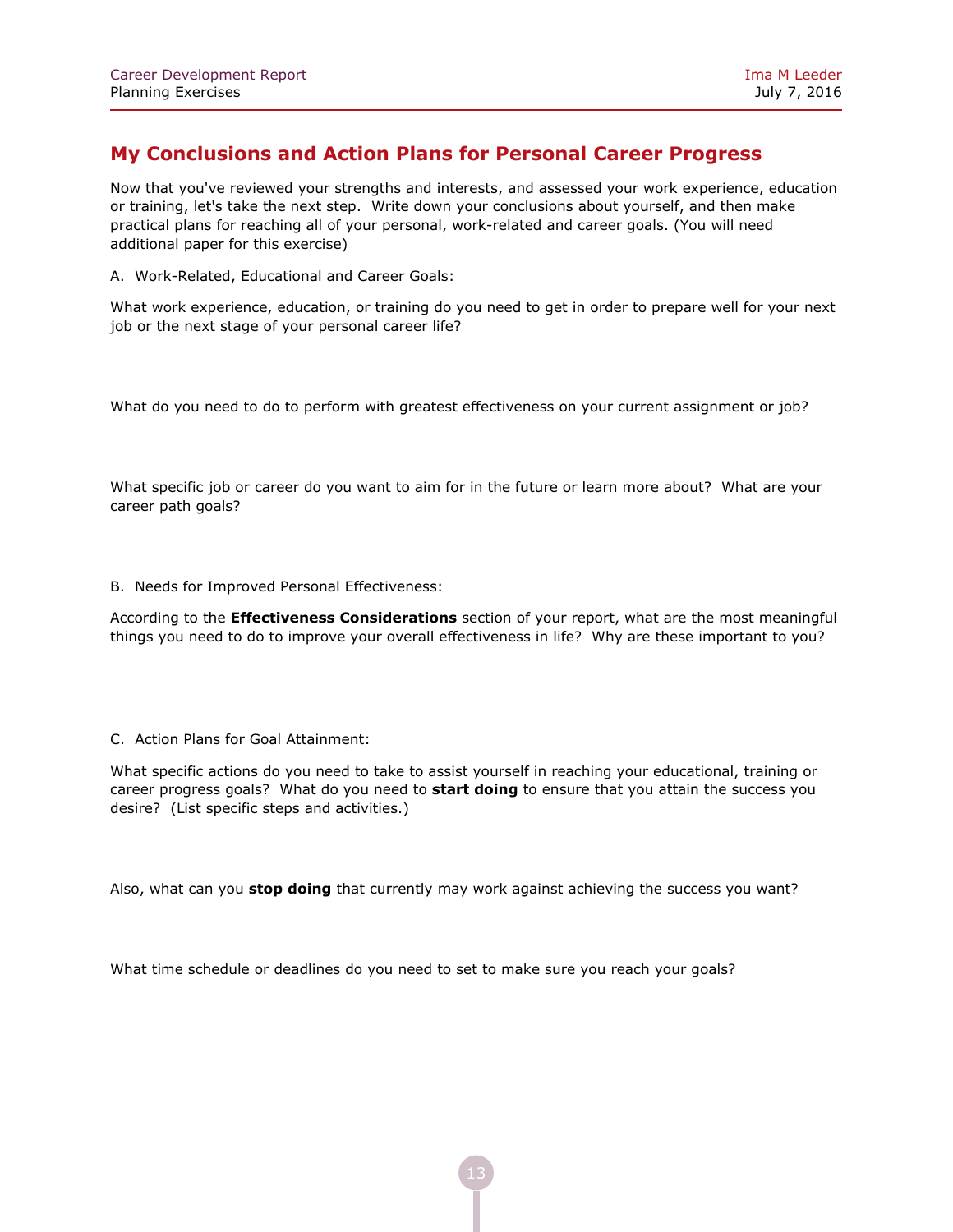## **Review Your Plans and Your Progress**

At this point in your efforts to plan for accomplishing your personal development, work-related and career goals in life, you are probably ready to breathe a big sigh of relief. But before you do, sit back, review and reflect about what you've done. Ask yourself the following questions:

- What do my plans say about myself?
- What leads me to feel pleased about my plans?
- What may I need to work more on to improve my plans?
- What would I like to discuss about my plans with a person I respect--a parent, spouse, close friend, career counselor or teacher? Now is the time to do so.

If you have followed through on these review and planning steps, thoroughly read over your report, and discussed your plans with someone whose opinion you value - you have taken a giant step toward reaching your potential.

Remember, a realistic and practical sense of direction is essential for achieving personal effectiveness and the progress desired in your personal career life. Your goals at work and in life must be tied in with your unique strengths and work-related interests. Goals in life that are either too high or too low can limit your sense of worth.

## **Final Thoughts**

You have begun your journey. Remember who you are - where you're headed - what you desire and hope most of all to accomplish - and what will help you to make all of your plans become a reality.

When you know what you want in life with inner conviction and a true sense of purpose, you generally are unshaken when you encounter disappointments or setbacks. Your strength is anchored to your knowledge about yourself and what you want to do to achieve what's important to you. But, remember, what you have done so far is only a beginning and possibly represents only the start of a journey toward success. So, frequent self-assessments and review conferences in the future with a helpful person will further assist you in maintaining and achieving the personal effectiveness and career progress you desire.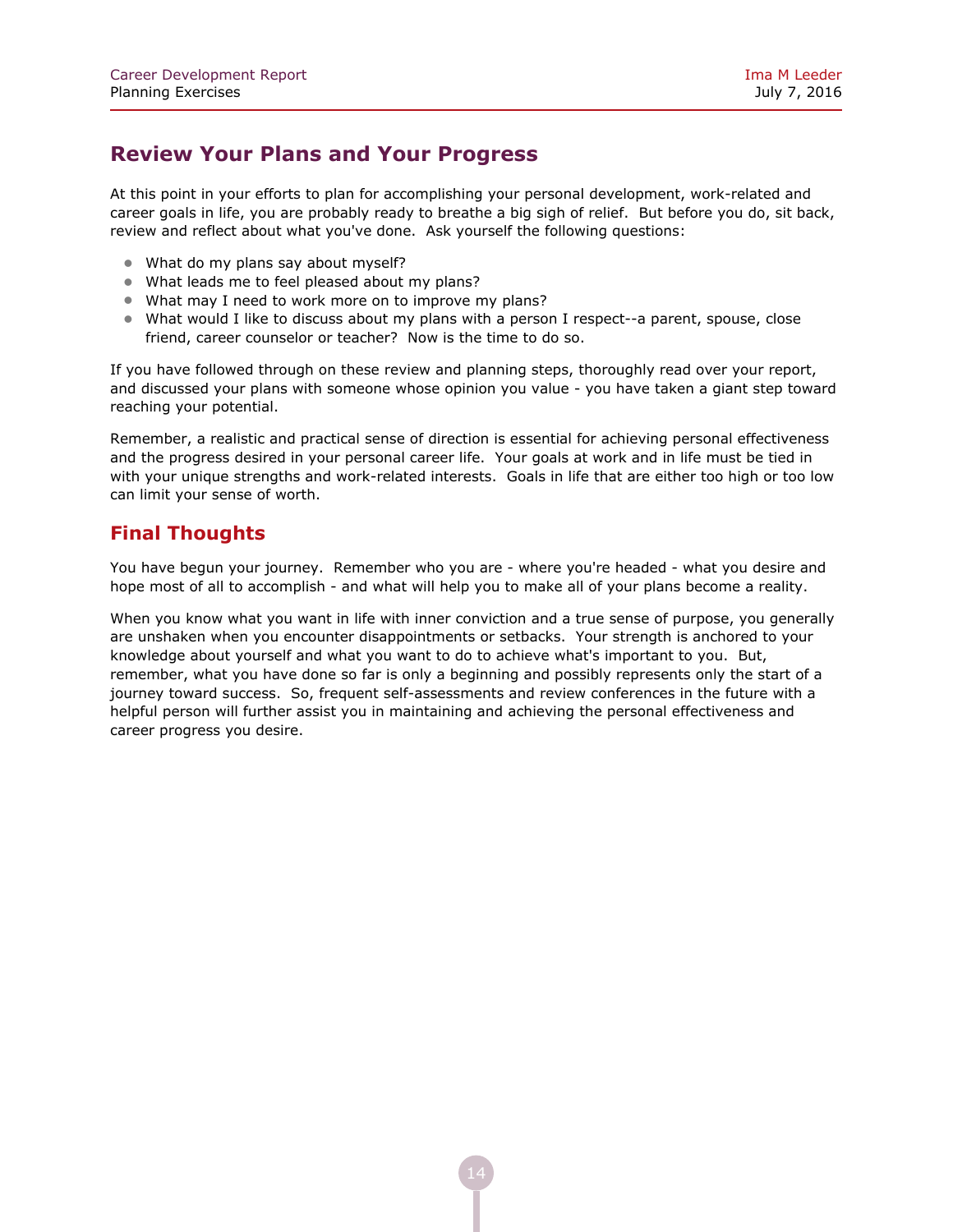



# Career Development Report

Score Summary Pages

**Ima M Leeder**

**July 7, 2016**

**CONFIDENTIAL**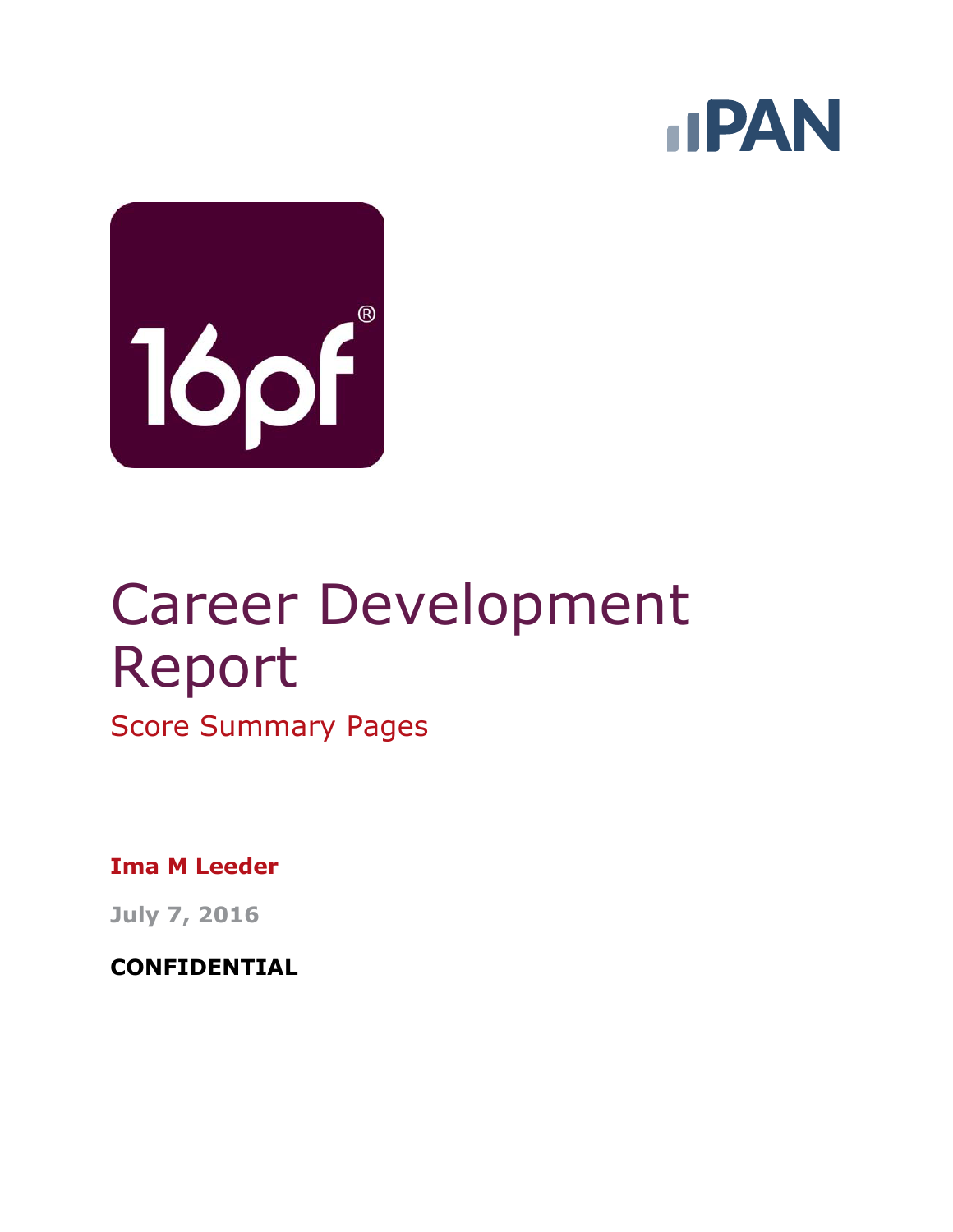## **Introduction**

**The score pages that follow are intended for qualified professionals.** The 16PF Fifth Edition scores and patterns relative to Ms. Leeder's report include:

- Global Factors
- Primary Factors
- Response Style Indices
- Broad Patterns
- Leadership/Subordinate Role patterns
- **Career Interest scores**
- Career Activity and Career Field Interest scores
- Occupational Interest scores
- Item summary

Professional users of this report should consult the Manual for the 16PF Career Development Report for explanations of the scores reported here. The Manual for the 16PF Career Development Report presents useful information for consulting with clients about the 16PF Fifth Edition and the CDR. The Manual also provides references to available 16PF Fifth Edition resource books. These resources should be consulted when further understanding of the personality scale scores is required.

#### **The information in these pages is confidential and should be treated responsibly.**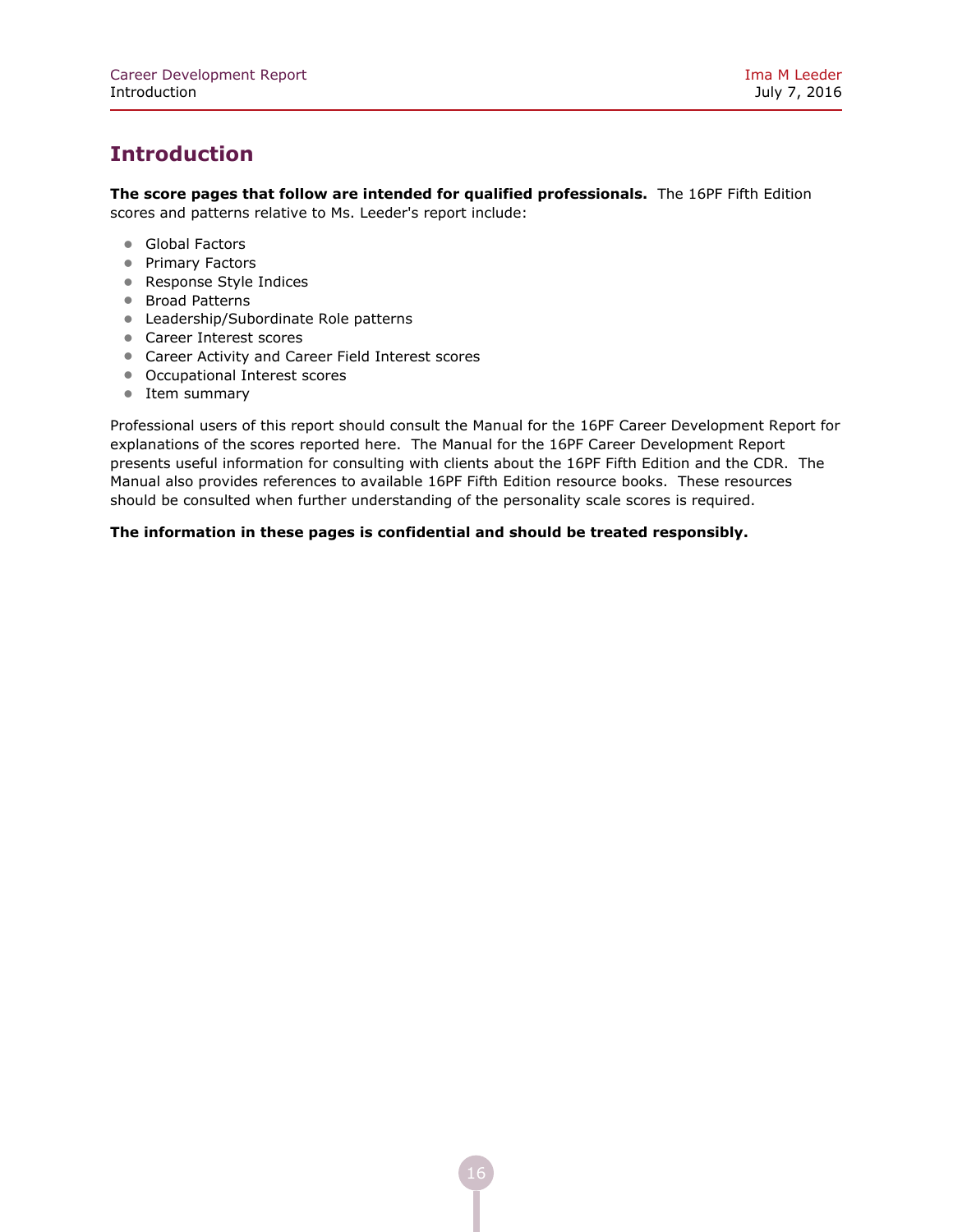## **Global Factors**

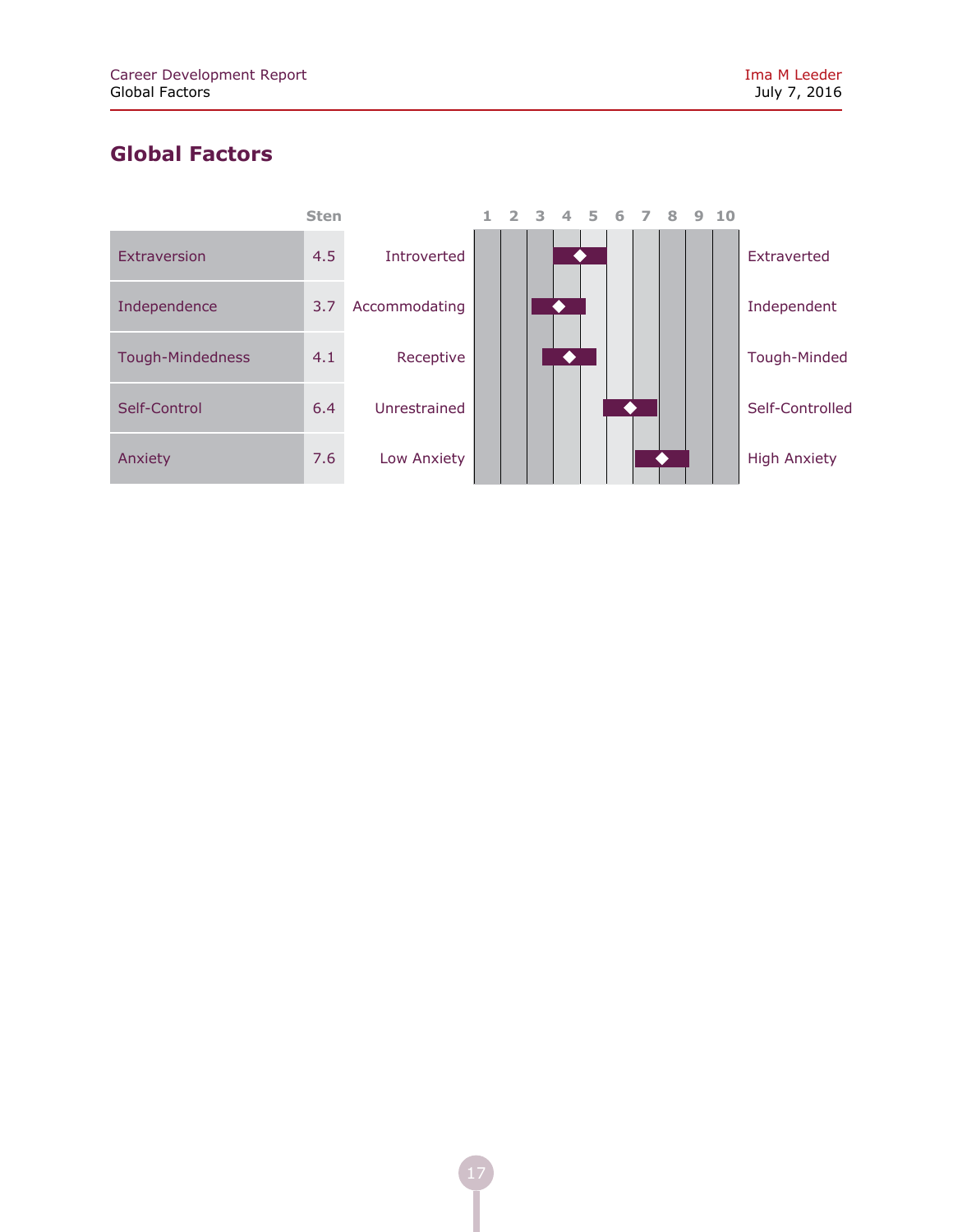## **Primary Factors**

|                            |                | <b>Sten</b>    |
|----------------------------|----------------|----------------|
| Warmth                     | A              | 5              |
| Reasoning                  | B              | 9              |
| <b>Emotional Stability</b> | C              | 3              |
| Dominance                  | E              | 4              |
| Liveliness                 | F              | 5              |
| <b>Rule-Consciousness</b>  | G              | 7              |
| <b>Social Boldness</b>     | н              | $\overline{2}$ |
| Sensitivity                | I              | 8              |
| Vigilance                  | L              | 4              |
| <b>Abstractedness</b>      | M              | 4              |
| <b>Privateness</b>         | N              | 7              |
| Apprehension               | O              | 7              |
| Openness to Change         | Q1             | 7              |
| Self-Reliance              | Q <sub>2</sub> | 4              |
| Perfectionism              | Q3             | 5              |
| <b>Tension</b>             | Q4             | 8              |

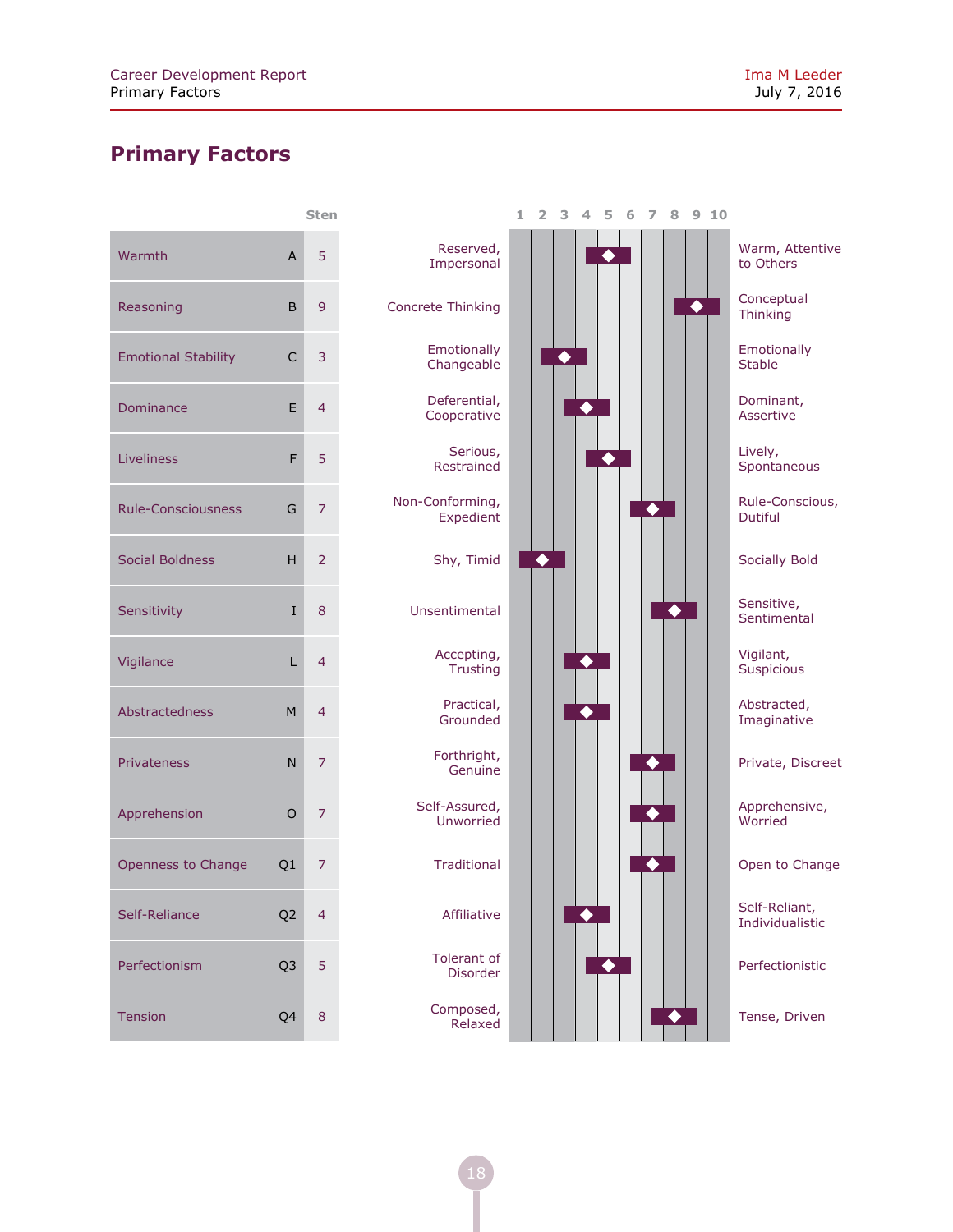## **Response Style Indices**

| <b>Impression Management</b> | 10          | Within expected range |
|------------------------------|-------------|-----------------------|
| Infrequency                  | $\mathbf 0$ | Within expected range |
| Acquiescence                 | 62          | Within expected range |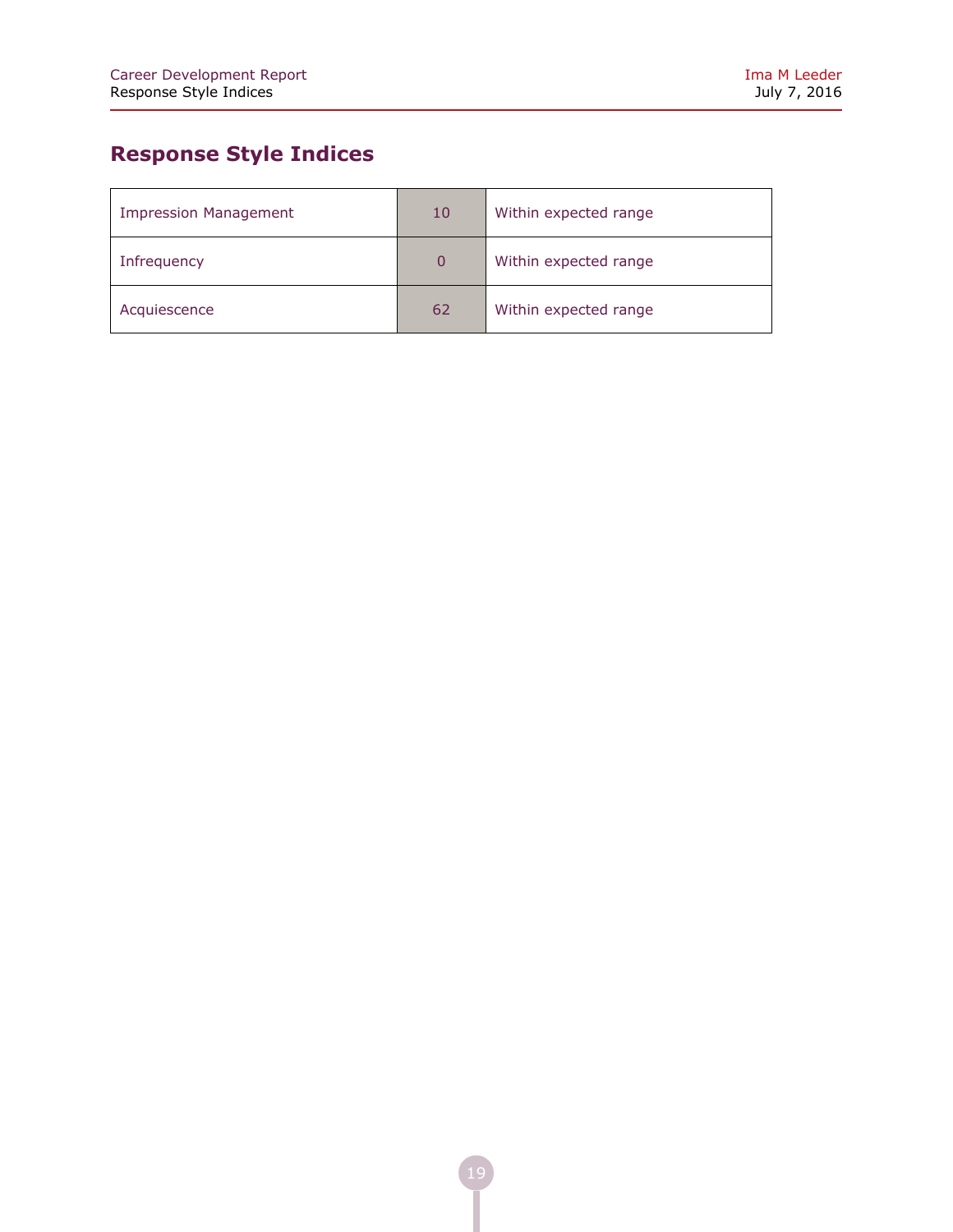## **Broad Patterns**

The Broad Patterns reported in this section are predicted from 16PF Fifth Edition scores. The Manual for the 16PF Career Development Report provides a full explanation of these patterns.

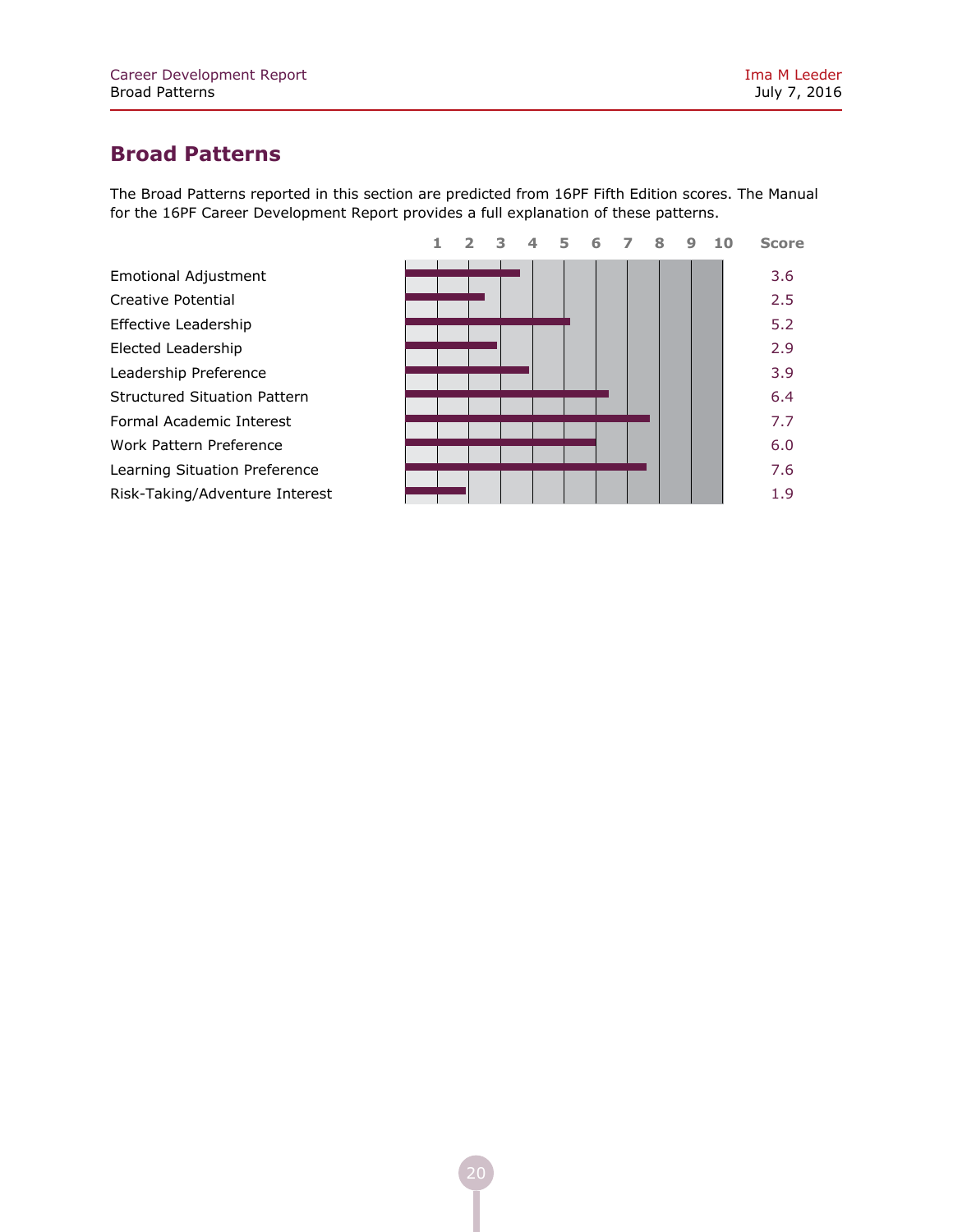## **Leadership/Subordinate Role Patterns**

The Leadership/Subordinate Role patterns reported in this section are predicted from 16PF Fifth Edition scores. The Manual for the 16PF Career Development Report explains the research projects involved, and provides a full explanation of these projected, research-based patterns and scores.

## **Leadership Roles**

|                                              |  |  | 1 2 3 4 5 6 7 8 9 10 |  |  |  | <b>Score</b>      |
|----------------------------------------------|--|--|----------------------|--|--|--|-------------------|
| Authoritarian<br>Participative<br>Permissive |  |  |                      |  |  |  | 4.0<br>5.3<br>6.5 |
|                                              |  |  |                      |  |  |  |                   |

## **Subordinate Role Patterns**

|               | $1 -$ | 2 3 4 5 6 7 8 |  |  | - 9 | - 10 | <b>Score</b> |
|---------------|-------|---------------|--|--|-----|------|--------------|
| Ingratiator   |       |               |  |  |     |      | 3.8          |
| Cooperative   |       |               |  |  |     |      | -4.ఎ         |
| Free Thinking |       |               |  |  |     |      | 5.4          |

## **Leadership/Subordinate Interaction Roles**

|             |  | 1 2 3 4 5 6 7 8 |  |  | 9 | 10 | <b>Score</b> |
|-------------|--|-----------------|--|--|---|----|--------------|
| Confrontive |  |                 |  |  |   |    | 5.3          |
| Controlling |  |                 |  |  |   |    | 4.0          |
| Objective   |  |                 |  |  |   |    | 5.2          |
| Supportive  |  |                 |  |  |   |    | 6.5          |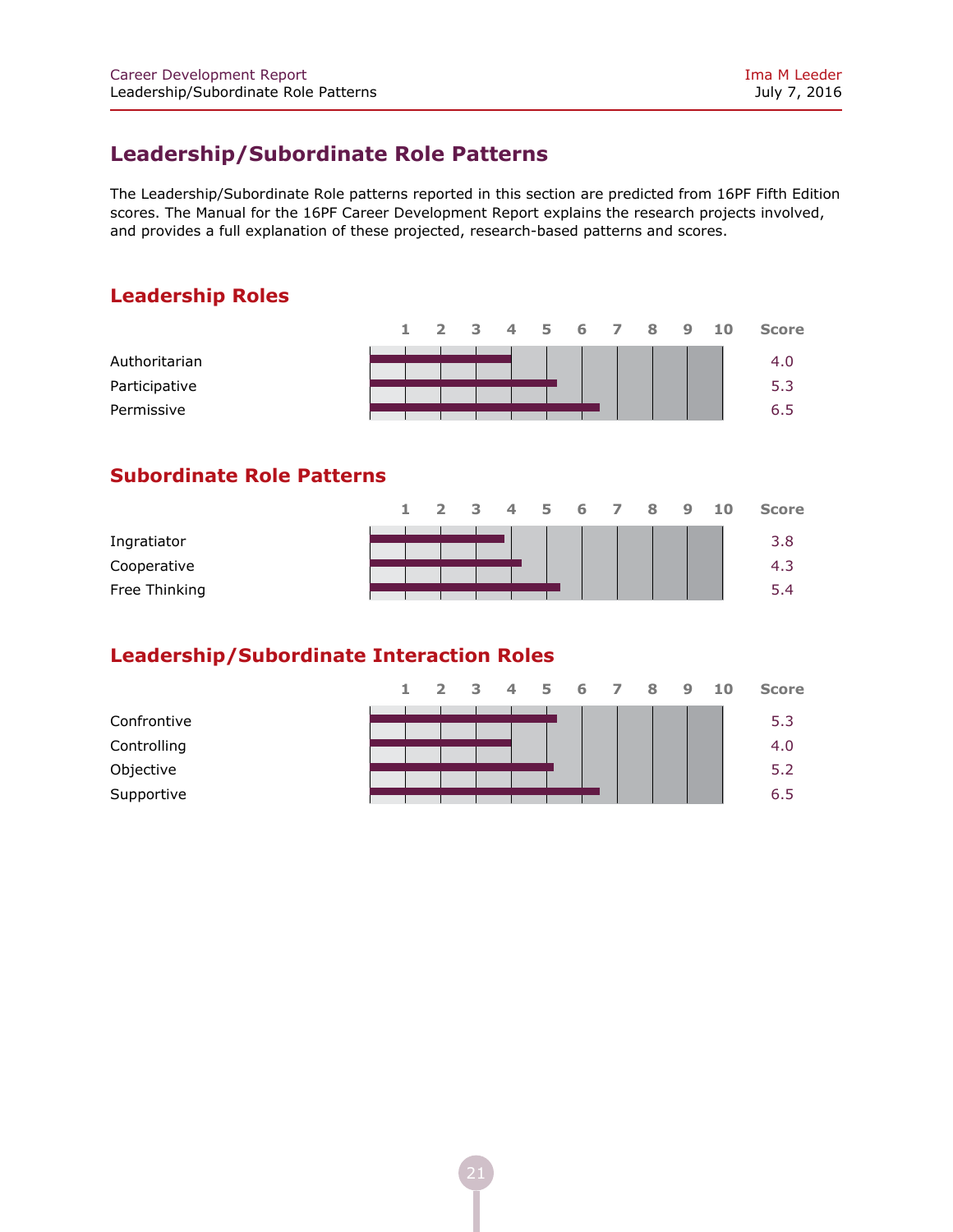## **Career Interest Scores**

The Career Interest scores reported on this and the following pages use 16PF Fifth Edition personality scores to predict these well-known and researched career activity, career field and occupational interest scores. As such, all predicted interest scores only reflect the similarity of one's personality patterns to persons who actually express interest for them. The research projects basic to these predicted Career Interest Scores are explained in The Manual for the 16PF Career Development Report.

Career Interest scores should be reviewed for explorative counsel to help Ms. Leeder learn whether she actually has interests related to her predicted scores. **These scores DO NOT PREDICT her ability, experience or suitability for making career choices. These scores are also inappropriate for making personnel selection decisions or for predicting performance on any job duties.**

## **Career Activity and Career Field Interest Scores**

**Career Activity Interest scores** reflect the broad areas of career/avocational interests found throughout the world of work. **Career Field scores** reflect interests in broad categories of work fields which are subscales of the Career Activity Interests. Again, Ms. Leeder's 16PF personality scores were used to predict her similarity to persons who express interest for them.

| Influencing Interest  | 2.3 |
|-----------------------|-----|
| Advertising/Marketing | 1.3 |
| Law/Politics          | 2.8 |
| Management            | 2.3 |
| Public Speaking       | 4.3 |
| Sales                 | 2.7 |

| Organizing Interest | 2.0 |
|---------------------|-----|
| Office Practices    | 2.6 |
| Supervision         | 2.7 |

| <b>Creating Interest</b> | 7.2 |
|--------------------------|-----|
| Art                      | 7.4 |
| Arts/Design              | 4.7 |
| Fashion                  | 4.8 |
| Music/Dramatics          | 6.9 |
| Performing Arts          | 7.3 |
| Writing                  | 7.6 |

| <b>Helping Interest</b> | 7.1 |
|-------------------------|-----|
| Child Development       | 5.6 |
| Counseling              | 6.3 |
| Religious Activities    | 6.4 |
| Social Service          | 6.2 |
| Teaching                | 6.0 |

| Analyzing Interest | 5.4 |
|--------------------|-----|
| Data Management    | 5.3 |
| Mathematics        | 5.0 |
| Science            | 4.6 |

| <b>Producing Interest</b> | 6.6 |
|---------------------------|-----|
| Agriculture               | 4.1 |
| Mechanical Activities     | 3.1 |
| Mechanical Crafts         | 3.8 |
| <b>Woodworking</b>        | 5.1 |

| Venturing Interest       | 4.5 |
|--------------------------|-----|
| Athletics                | 3.0 |
| Military/Law Enforcement | 4.7 |

\* Note: Scores range from 1 through 10. Scores of 8-10 are considered very high. Scores of 1-3 are considered very low. Scores of 4-7 are average.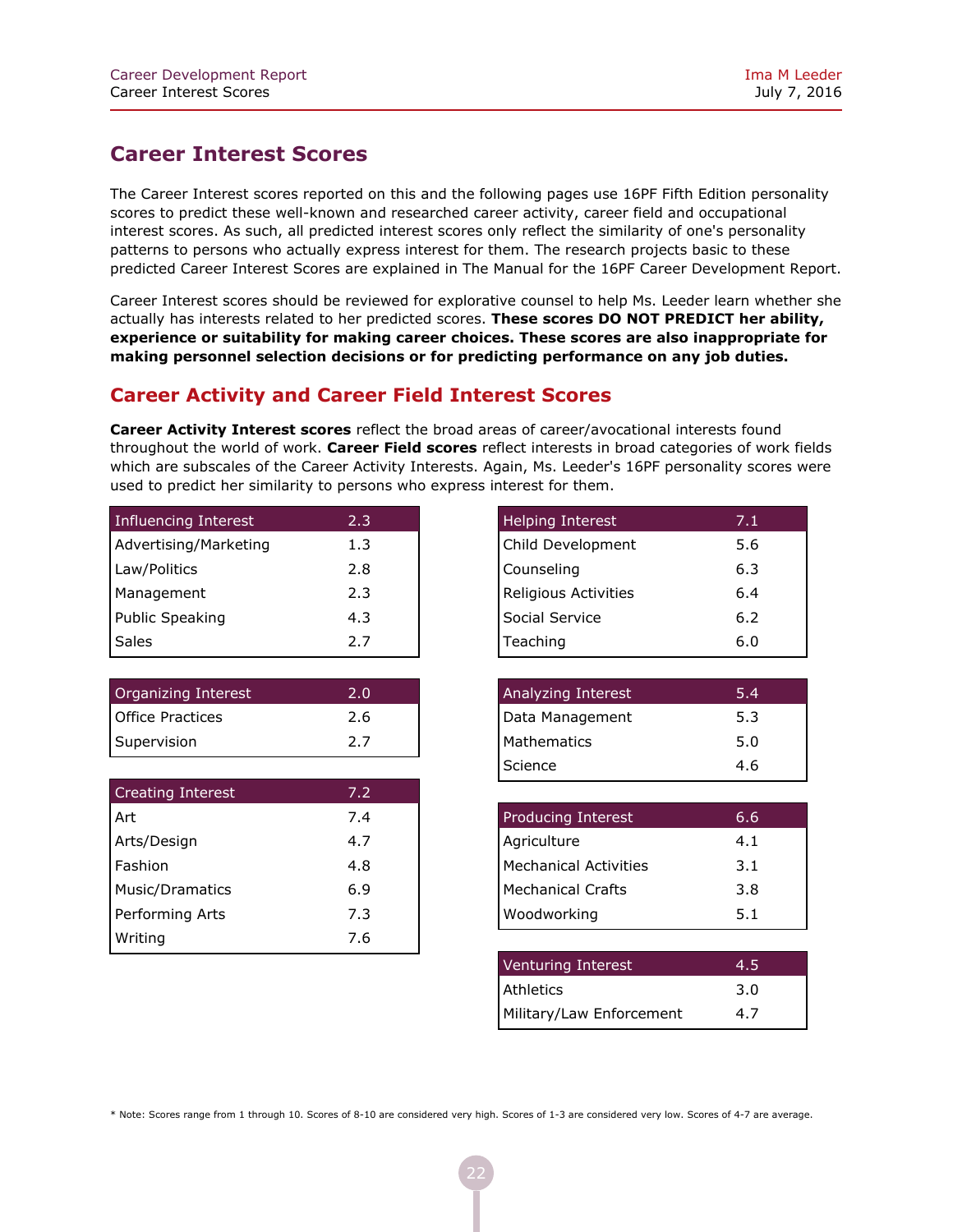## **Occupational Interest Scores**

Ms. Leeder's 16PF results were used to predict the Occupational Interest scores presented on this page. These occupational interest scores reflect only a similarity in personality to persons who express interest for these occupations. **These scores are intended for personal career development purposes only and are inappropriate for making personnel selection decisions.** Scores **DO NOT PREDICT** ability or suitability for performance of job duties.

## **Influencing Interest**

| <b>Advertising Executive</b>     | 7.1    | 7.0    | 5.1    |
|----------------------------------|--------|--------|--------|
| Attorney                         | 6.2    | 6.1    | 5.1    |
| Buyer                            | 4.9    | 4.3    | $\ast$ |
| CEO/President                    | $\ast$ | $\ast$ | 1.0    |
| Corporate Trainer                | 5.6    | 5.0    | 4.6    |
| Elected Public Official          | 4.6    | 4.8    | $\ast$ |
| <b>Financial Planner</b>         | $\ast$ | $\ast$ | 2.0    |
| Hotel Manager                    | $\ast$ | $\ast$ | 3.1    |
| Human Resources Director         | 5.0    | 4.5    | 4.3    |
| <b>Investment Manager</b>        | 5.6    | 5.6    | $\ast$ |
| Manufacturer's Representative    | $\ast$ | $\ast$ | 1.5    |
| Marketing Director               | 6.4    | 7.1    | 1.7    |
| Media Executive                  | $\ast$ | $\ast$ | 4.2    |
| <b>Public Relations Director</b> | 6.2    | 7.0    | 4.9    |
| Realtor                          | 3.2    | 4.0    | 2.6    |

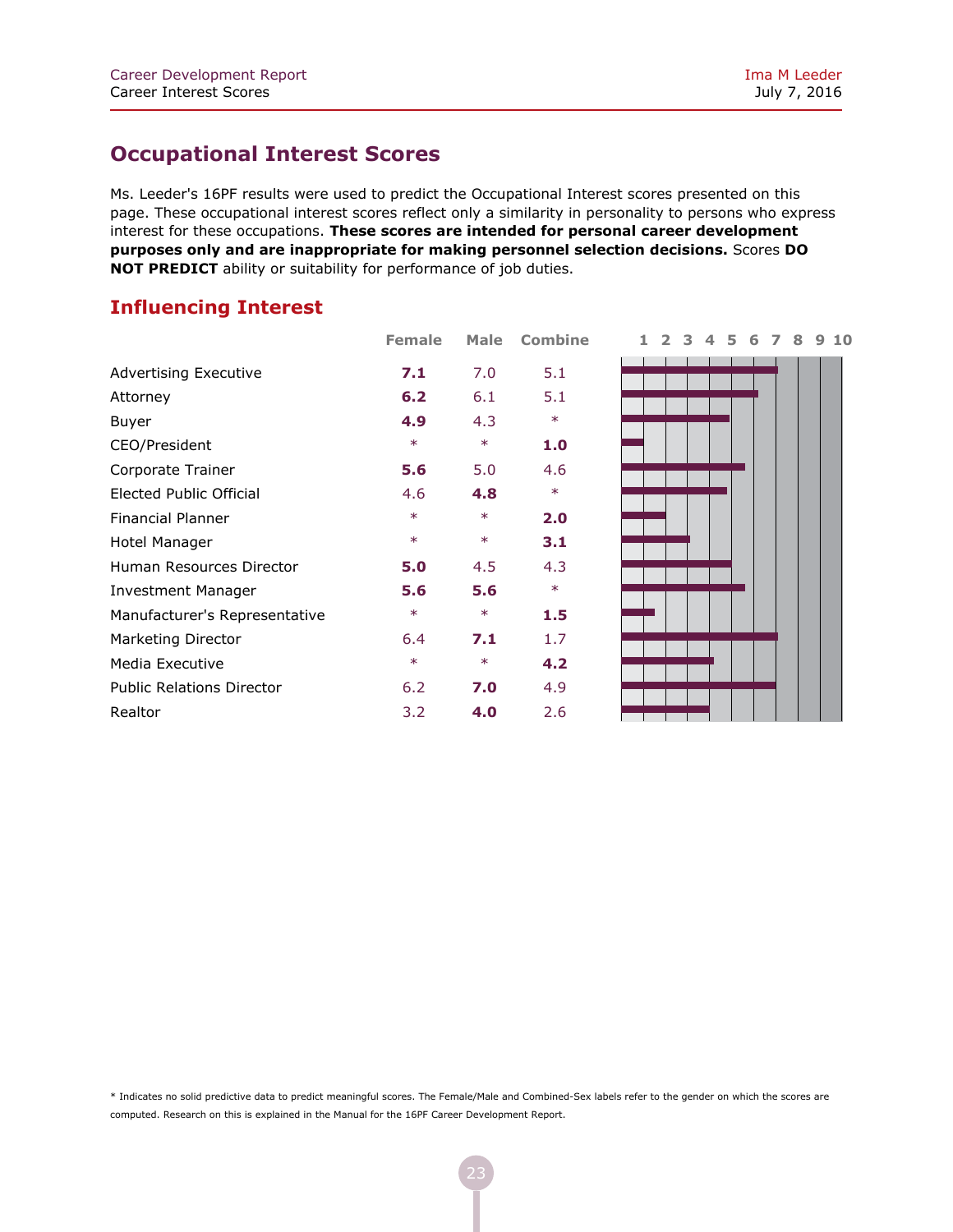## **Organizing Interest**

|                                   | <b>Female</b> | <b>Male</b> | <b>Combine</b> | $\overline{ }$<br>9<br>з<br>6<br>8<br>10<br>5 |
|-----------------------------------|---------------|-------------|----------------|-----------------------------------------------|
| Accountant/CPA                    | 5.1           | 4.7         | 2.5            |                                               |
| Actuary                           | 5.1           | 5.8         | $\ast$         |                                               |
| Bank Manager                      | 4.2           | 3.7         | 3.1            |                                               |
| Bookkeeper                        | 3.8           | 3.2         | 2.0            |                                               |
| <b>Business Education Teacher</b> | 4.7           | 4.6         | $\ast$         |                                               |
| Credit Manager                    | 3.8           | 3.5         | $\ast$         |                                               |
| Hospital Administrator            | $\ast$        | $\ast$      | 2.9            |                                               |
| Insurance Agent                   | $\ast$        | $\ast$      | 2.3            |                                               |
| Medical Records Technician        | 5.1           | $\ast$      | $\ast$         |                                               |
| Nursing Administrator             | $\ast$        | $\ast$      | 4.4            |                                               |
| Nursing Home Administrator        | 2.7           | 5.0         | $\ast$         |                                               |
| Paralegal                         | 5.8           | $\ast$      | $\ast$         |                                               |
| Restaurant Manager                | $\ast$        | $\ast$      | 5.7            |                                               |
| Retail Store Manager              | $\ast$        | $\ast$      | 1.4            |                                               |
| School Administrator              | 4.5           | 5.0         | $\ast$         |                                               |
| School Superintendent             | $\ast$        | $\ast$      | 2.9            |                                               |
| Secretary                         | $\ast$        | $\ast$      | 4.4            |                                               |



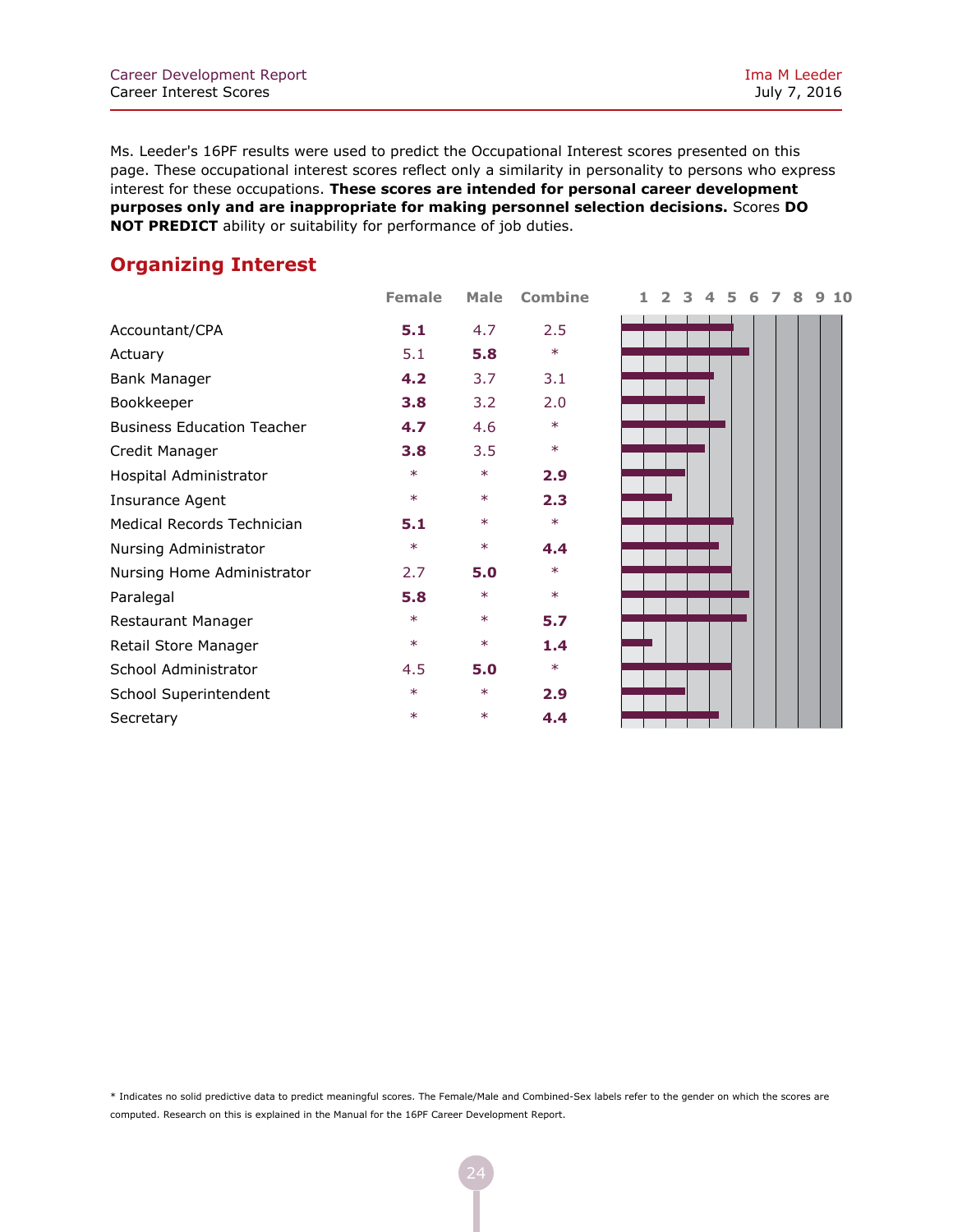## **Creating Interest**

|                            | Female | Male   | Combin |
|----------------------------|--------|--------|--------|
| Architect                  | 6.7    | 7.2    | 4.7    |
| Art Teacher                | 6.7    | 7.2    | $\ast$ |
| Artist, Commercial         | 6.7    | 7.1    | 7.4    |
| Artist, Fine               | 6.8    | 7.0    | $\ast$ |
| <b>Broadcaster</b>         | 5.4    | 6.1    | $\ast$ |
| English Teacher            | 7.1    | 7.2    | $\ast$ |
| <b>Fashion Designer</b>    | $\ast$ | $\ast$ | 4.5    |
| <b>Interior Decorator</b>  | 7.1    | 7.6    | $\ast$ |
| Liberal Arts Professor     | $\ast$ | $\ast$ | 8.7    |
| Librarian                  | 8.2    | 8.5    | 7.1    |
| <b>Medical Illustrator</b> | 6.5    | 7.3    | $\ast$ |
| Musician                   | 6.9    | 7.2    | 7.6    |
| Photographer               | 6.2    | 5.7    | $\ast$ |
| Psychologist               | 6.6    | 6.9    | 9.2    |
| Reporter                   | 6.2    | 7.2    | $\ast$ |
| Sociologist                | 6.2    | 6.6    | $\ast$ |
| Teacher, K-12              | $\ast$ | $\ast$ | 9.3    |
| <b>Technical Writer</b>    | 7.6    | 7.7    | $\ast$ |
| Translator/Interpreter     | 7.1    | 8.0    | 6.8    |
| Writer/Editor              | $\ast$ | $\ast$ | 7.9    |

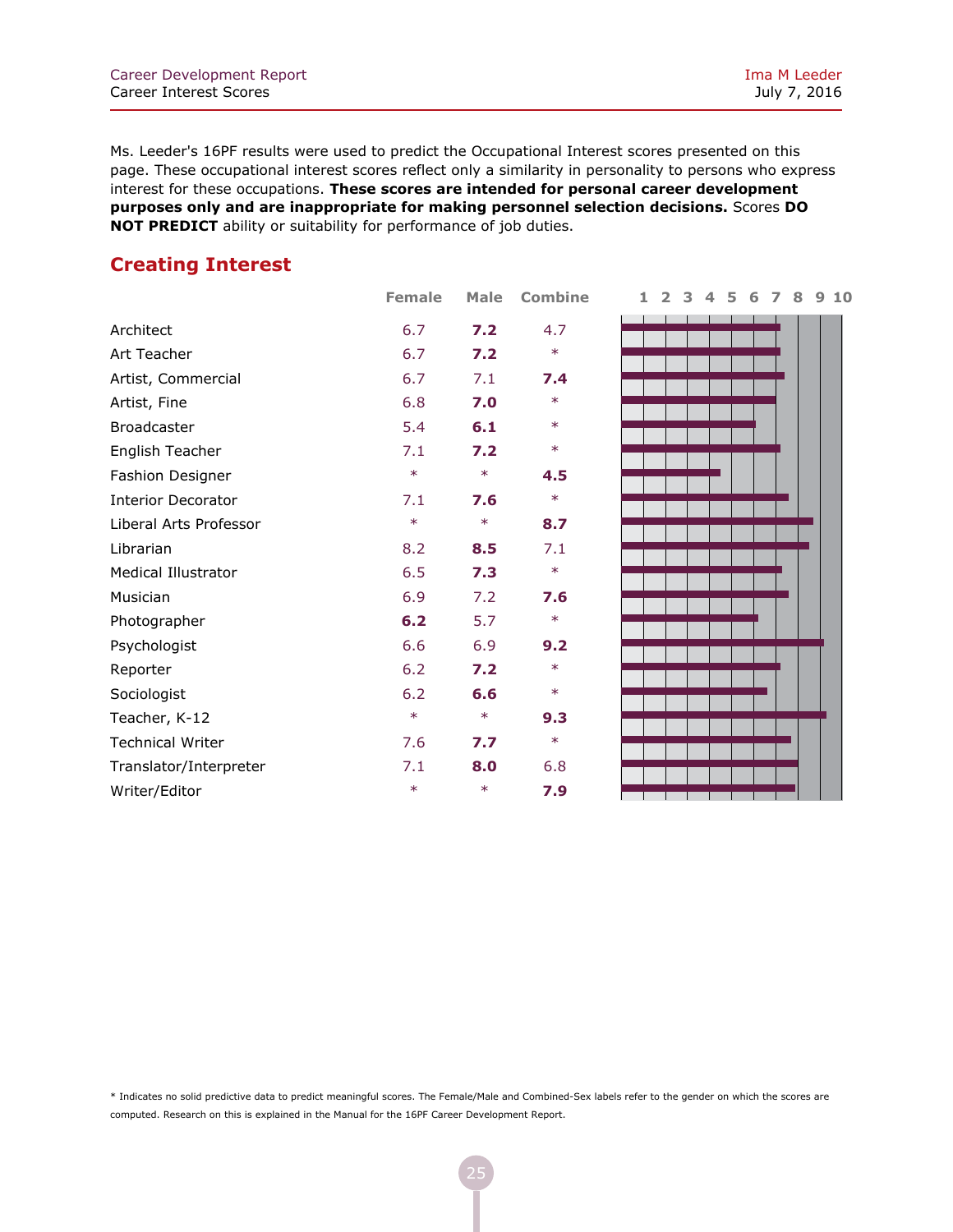## **Helping Interest**

|                                   | Female | male   | Combin |
|-----------------------------------|--------|--------|--------|
| Child Care Worker                 | 6.3    | $\ast$ | 7.3    |
| <b>Community Service Director</b> | 4.2    | 4.3    | $\ast$ |
| Elementary School Teacher         | 6.5    | $\ast$ | $\ast$ |
| Foreign Language Teacher          | 6.9    | 7.7    | $\ast$ |
| Guidance Counselor                | $\ast$ | $\ast$ | 7.3    |
| High School Counselor             | 5.6    | 6.2    | $\ast$ |
| Minister                          | 5.8    | 6.0    | $\ast$ |
| Nurse, LPN                        | 4.5    | 4.6    | $\ast$ |
| Occupational Therapist            | 5.2    | 5.2    | $\ast$ |
| Religious Leader                  | $\ast$ | $\ast$ | 9.6    |
| Social Science Teacher            | 5.7    | 5.1    | $\ast$ |
| Social Worker                     | 6.6    | 6.4    | 9.7    |
| Special Education Teacher         | 6.3    | 6.7    | $\ast$ |
| Speech Pathologist                | 6.4    | 6.3    | $\ast$ |

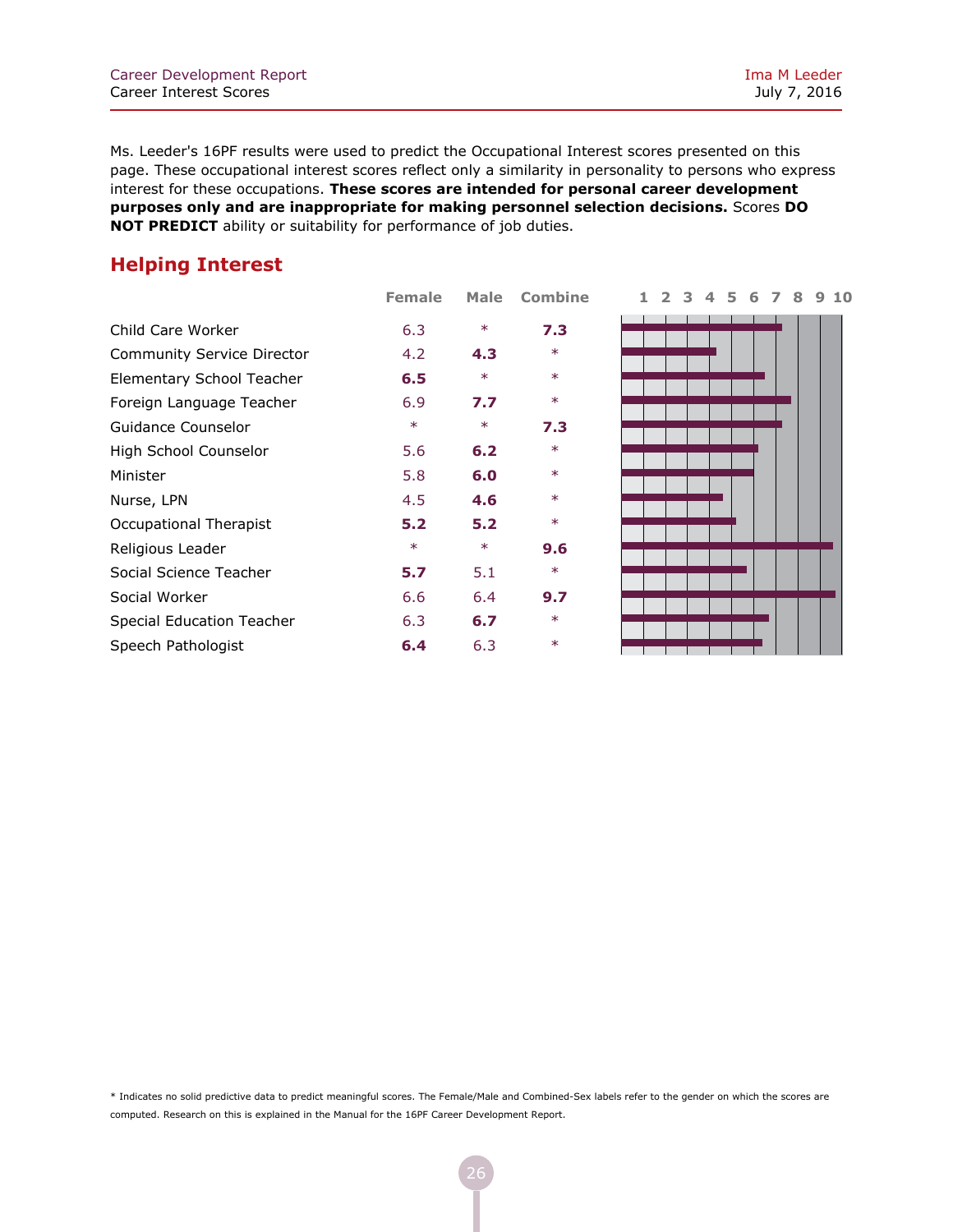## **Analyzing Interest**

|                           | Female | Male   | Combin |
|---------------------------|--------|--------|--------|
| <b>Biologist</b>          | 6.0    | 7.3    | $\ast$ |
| Chemist                   | 4.8    | 5.7    | 6.0    |
| Computer Programmer       | 5.5    | 6.6    | 4.8    |
| Dentist                   | 4.9    | 4.3    | $\ast$ |
| Geographer                | 4.0    | 5.7    | $\ast$ |
| Geologist                 | 4.6    | 7.8    | $\ast$ |
| Mathematician             | 4.9    | 7.1    | $\ast$ |
| Math/Science Teacher      | $\ast$ | $\ast$ | 6.1    |
| <b>Medical Researcher</b> | $\ast$ | $\ast$ | 5.8    |
| Physician                 | 5.8    | 6.9    | 7.8    |
| Physicist                 | 4.9    | 6.0    | $\ast$ |
| Statistician              | $\ast$ | $\ast$ | 5.0    |
| Systems Analyst           | $\ast$ | $\ast$ | 4.1    |
| Veterinarian              | 5.2    | 4.9    | 8.7    |

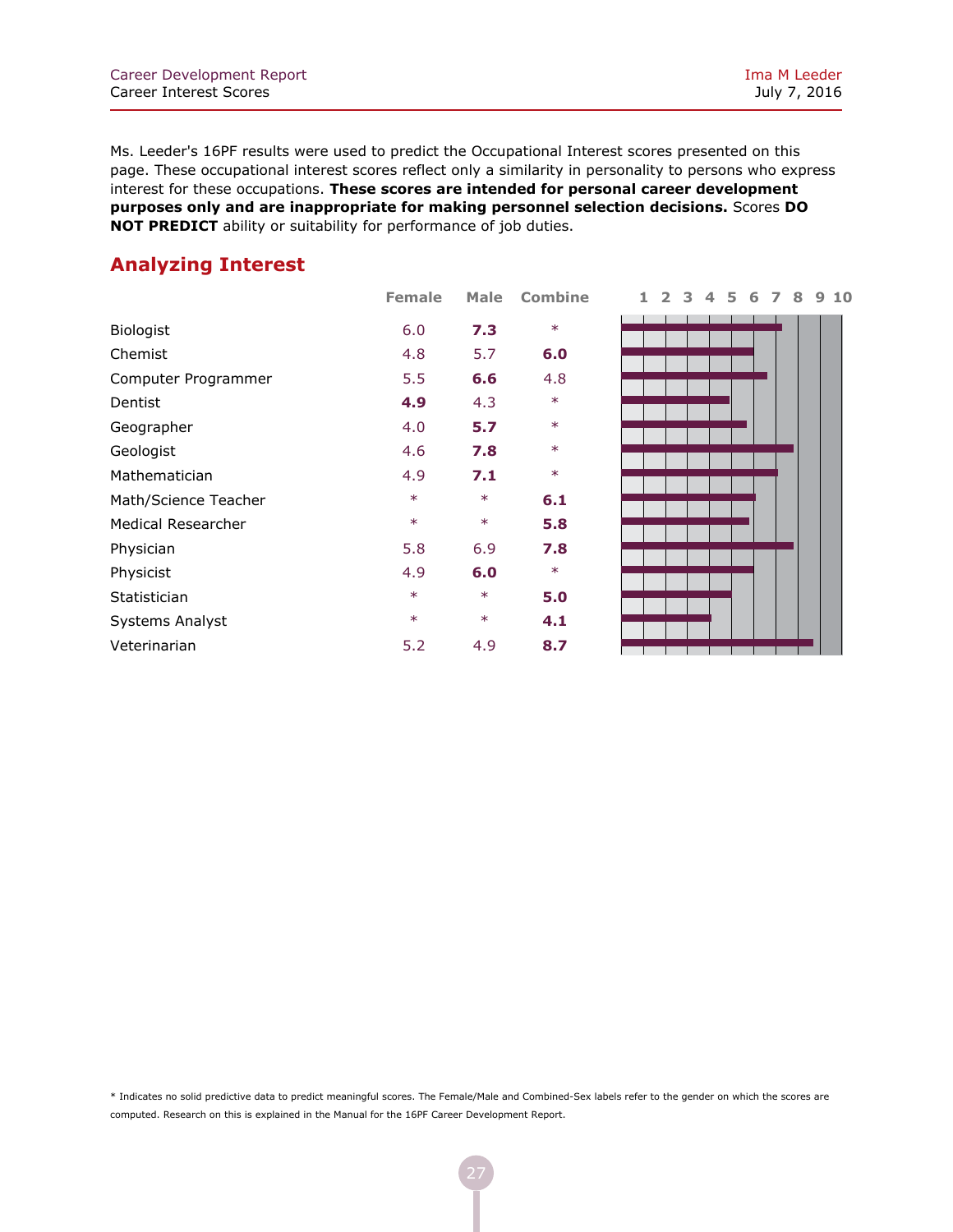## **Producing Interest**

|                      | remale | мање   | compin |
|----------------------|--------|--------|--------|
| Agribusiness Manager | $\ast$ | 2.2    | 5.4    |
| Airline Mechanic     | $\ast$ | $\ast$ | 4.1    |
| Auto Mechanic        | 2.5    | 3.0    | $\ast$ |
| Carpenter            | 3.2    | 2.4    | 6.4    |
| Electrician          | 2.9    | 2.5    | 3.3    |
| Engineer             | 3.9    | 4.6    | $\ast$ |
| Farmer               | 3.9    | 3.6    | $\ast$ |
| Forester             | 4.1    | 4.5    | $\ast$ |
| Landscape Architect  | $\ast$ | $\ast$ | 4.3    |
| Test Pilot           | $\ast$ | $\ast$ | 4.8    |
|                      |        |        |        |

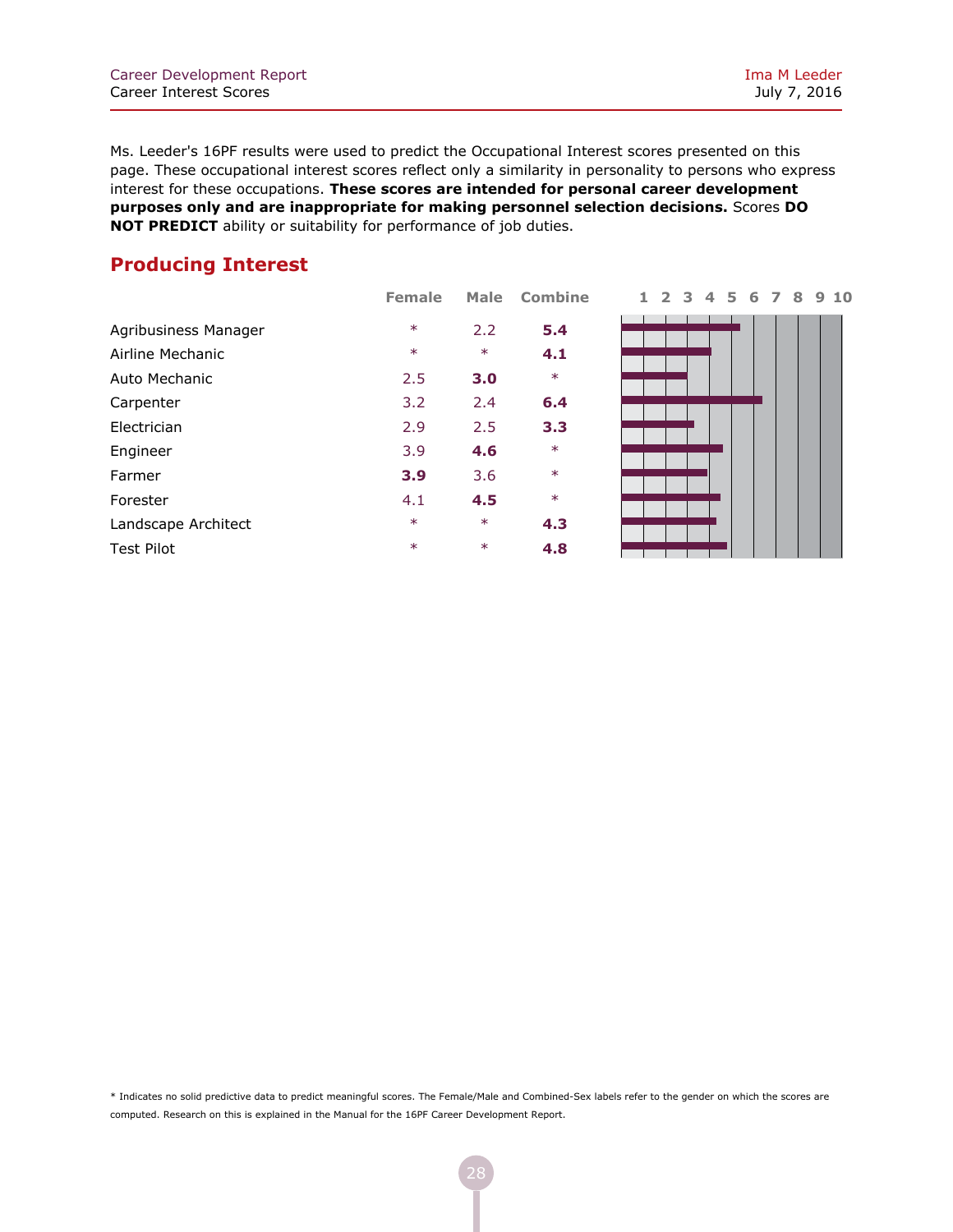## **Venturing Interest**

|                              | remale           | маю    | COMDIN |
|------------------------------|------------------|--------|--------|
| Athletic Coach               | $\ast$           | $\ast$ | 5.9    |
| <b>Athletic Trainer</b>      | 2.8              | 3.1    | 5.2    |
| Emergency Medical Technician | 2.0              | 1.8    | 6.5    |
| Fitness Instructor           | $\ast$           | $\ast$ | 5.5    |
| Military Enlisted Personnel  | 1.2 <sub>2</sub> | 1.5    | $\ast$ |
| Military Officer             | $2.2^{\circ}$    | 2.9    | 2.8    |
| Police Officer               | 1.3              | 1.5    | 6.9    |
| Ski Instructor               | $\ast$           | $\ast$ | 7.9    |
|                              |                  |        |        |

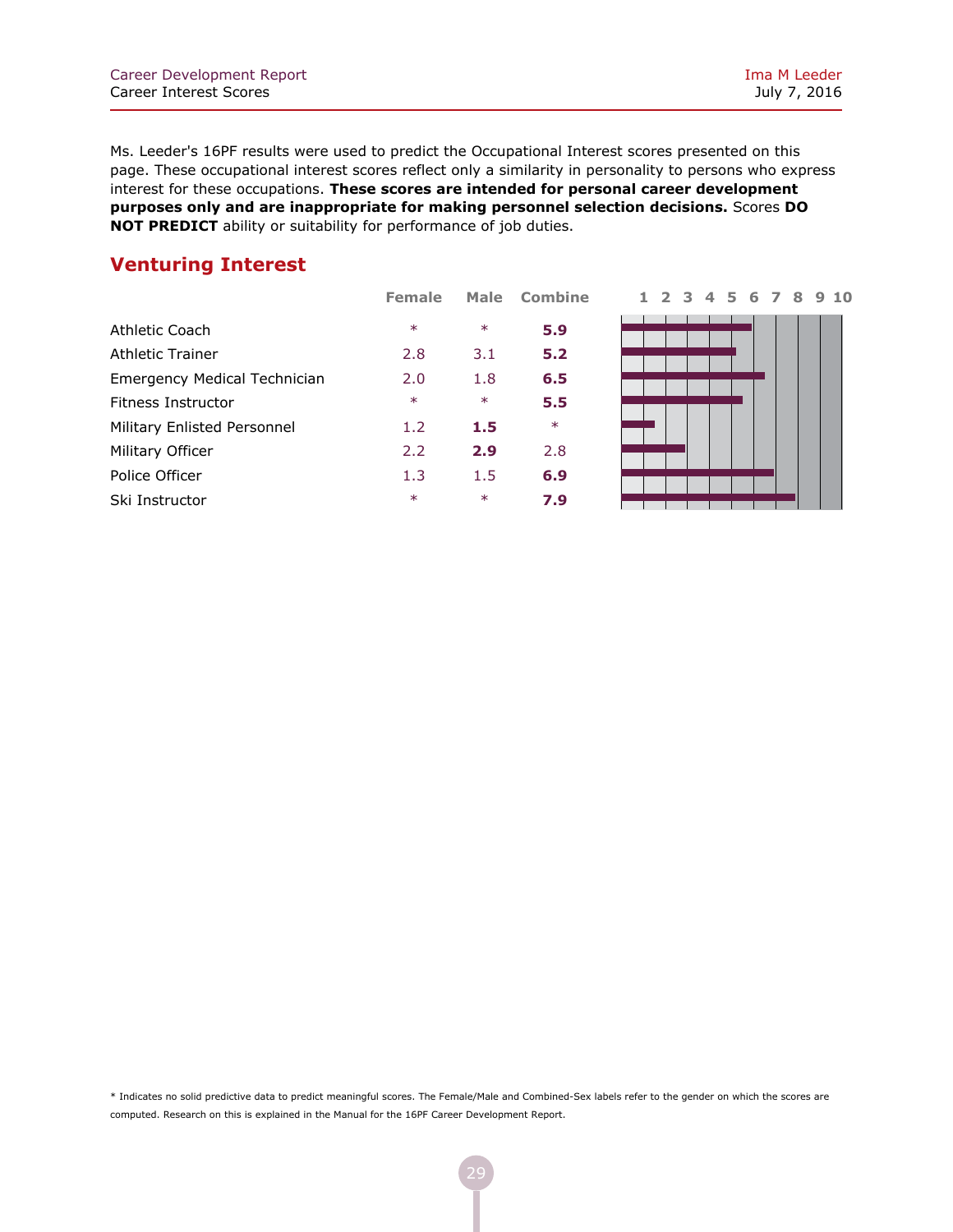## **Item Summary**

This page of 16PF scores is intended for qualified professionals only. Data on this page should be treated with utmost confidentiality.

## **Item Responses**

|                |                | 27<br>28 | C<br>a       | 55<br>56 | a<br>a         | 83<br>84         | C<br>a | 111<br>112 | $\mathsf{C}$<br>$\mathsf{C}$ | 139<br>140 | a<br>$\mathsf{C}$ | 167a<br>168a |  |
|----------------|----------------|----------|--------------|----------|----------------|------------------|--------|------------|------------------------------|------------|-------------------|--------------|--|
| $\mathbf{1}$   | a              | 29       | C            | 57       | a              | 85               | a      | 113        | a                            | 141        | a                 | 169a         |  |
| $\overline{2}$ | a              | 30       | a            | 58       | a              | 86               | C      | 114        | a                            | 142        | $\mathsf{C}$      | 170 c        |  |
|                |                |          |              |          |                |                  |        |            |                              |            |                   |              |  |
| 3              | a              | 31       | Ċ            | 59       | $\overline{C}$ | 87               | a      | 115        | a                            | 143        | a                 |              |  |
| $\overline{4}$ | $\mathsf{C}$   | 32       | a            | 60       | $\mathsf{C}$   | 88               | a      | 116        | a                            | 144        | $\mathsf{C}$      | 171a         |  |
| 5              | a              | 33       | a            | 61       | a              | 89               | Ċ      | 117        | a                            | 145        | $\mathsf{C}$      | 172 c        |  |
| 6              | a              | 34       | a            | 62       | a              | 90               | a      | 118        | $\mathsf{C}$                 | 146        | $\mathsf{C}$      | 173 a        |  |
| $\overline{7}$ | a              | 35       | C            | 63       | a              | 91               | Ċ      | 119        | $\mathsf{C}$                 | 147        | $\mathsf{C}$      | 174 a        |  |
| 8              | Ċ              | 36       | a            | 64       | a              | 92               | a      | 120        | a                            | 148        | a                 | 175 c        |  |
| 9              | Ċ              | 37       | a            | 65       | a              | 93               | a      | 121        | $\mathsf{C}$                 | 149        | a                 | 176 a        |  |
| 10             | a              | 38       | a            | 66       | C              | 94               | C      | 122        | a                            | 150        | a                 | 177 b        |  |
| 11             | $\overline{C}$ | 39       | a            | 67       | a              | 95               | Ċ      | 123        | a                            | 151        | $\mathsf{C}$      | 178 c        |  |
| 12             | $\mathsf{C}$   | 40       | a            | 68       | a              | 96               | a      | 124        | $\mathsf{C}$                 | 152        | a                 | 179 c        |  |
| 13             | $\mathsf{C}$   | 41       | a            | 69       | a              | 97               | a      | 125        | a                            | 153        | $\mathsf{C}$      | 180 c        |  |
| 14             | $\mathsf{C}$   | 42       | a            | 70       | a              | 98               | C      | 126        | a                            | 154 c      |                   | 181 b        |  |
|                |                |          |              |          |                |                  |        |            |                              |            |                   |              |  |
| 15             | $\overline{C}$ | 43       | a            | 71       | a              | 99               | a      | 127        | a                            | 155        | a                 | 182 b        |  |
| 16             | a              | 44       | a            | 72       | $\overline{C}$ | 100              | a      | 128        | $\mathsf{C}$                 | 156        | a                 | 183 b        |  |
| 17             | a              | 45       | a            | 73       | C              | 101              | a      | 129        | $\mathsf{C}$                 | 157        | a                 | 184 b        |  |
| 18             | $\mathsf C$    | 46       | a            | 74       | a              | 102              | a      | 130        | a                            | 158        | a                 | 185 b        |  |
| 19             | a              | 47       | a            | 75       | a              | 103 c            |        | 131        | a                            | 159        | $\mathsf{C}$      |              |  |
| 20             | $\mathsf{C}$   | 48       | Ċ            | 76       | a              | 104a             |        | 132        | a                            | 160 с      |                   |              |  |
| 21             | $\mathsf{C}$   | 49       | a            | 77       | a              | 105a             |        | 133        | $\mathsf{C}$                 | 161 c      |                   |              |  |
| 22             | a              | 50       | a            | 78       | a              | 106 <sub>c</sub> |        | 134        | $\mathsf{C}$                 | 162 c      |                   |              |  |
| 23             |                | 51       |              | 79       |                | 107              |        | 135        | $\mathsf{C}$                 | 163a       |                   |              |  |
|                | a              |          | Ċ            |          | a              |                  | a      |            |                              |            |                   |              |  |
| 24             | $\mathsf{C}$   | 52       | $\mathsf{C}$ | 80       | a              | 108a             |        | 136        | a                            | 164 с      |                   |              |  |
| 25             | a              | 53       | a            | 81       | a              | 109a             |        | 137        | $\mathsf{C}$                 | 165 c      |                   |              |  |
| 26             | a              | 54       | a            | 82       | Ċ              | 110a             |        | 138        | $\mathsf{C}$                 | 166 c      |                   |              |  |

## **Summary Statistics**

| Number of a-responses<br>Number of b-responses<br>Number of c-responses<br>Number of missing responses |    |            |  |  | $= 106$ out of 170 (62%)<br>$= 0$ out of 170 (0%)<br>$= 64$ out of 170 (38%)<br>$= 0$ out of 185 (0%) |  |   |                                              |   |  |  |  |         |  |    |              |
|--------------------------------------------------------------------------------------------------------|----|------------|--|--|-------------------------------------------------------------------------------------------------------|--|---|----------------------------------------------|---|--|--|--|---------|--|----|--------------|
| Factor                                                                                                 |    |            |  |  |                                                                                                       |  |   | A B C E F G H I L M N O Q1 Q2 Q3 Q4 IM IN AC |   |  |  |  |         |  |    |              |
| Raw Scores                                                                                             |    | 14 15 8 10 |  |  | 10 20                                                                                                 |  |   | 0 20 6 2 16 16 22                            |   |  |  |  | 2 12 18 |  | 10 | $0 \quad 62$ |
| Missing Items                                                                                          | O. |            |  |  |                                                                                                       |  | 0 | - 0                                          | 0 |  |  |  |         |  |    |              |

This report was processed using 16PF Fifth Edition Questionnaire combined-sex norms. OSP (3.0)